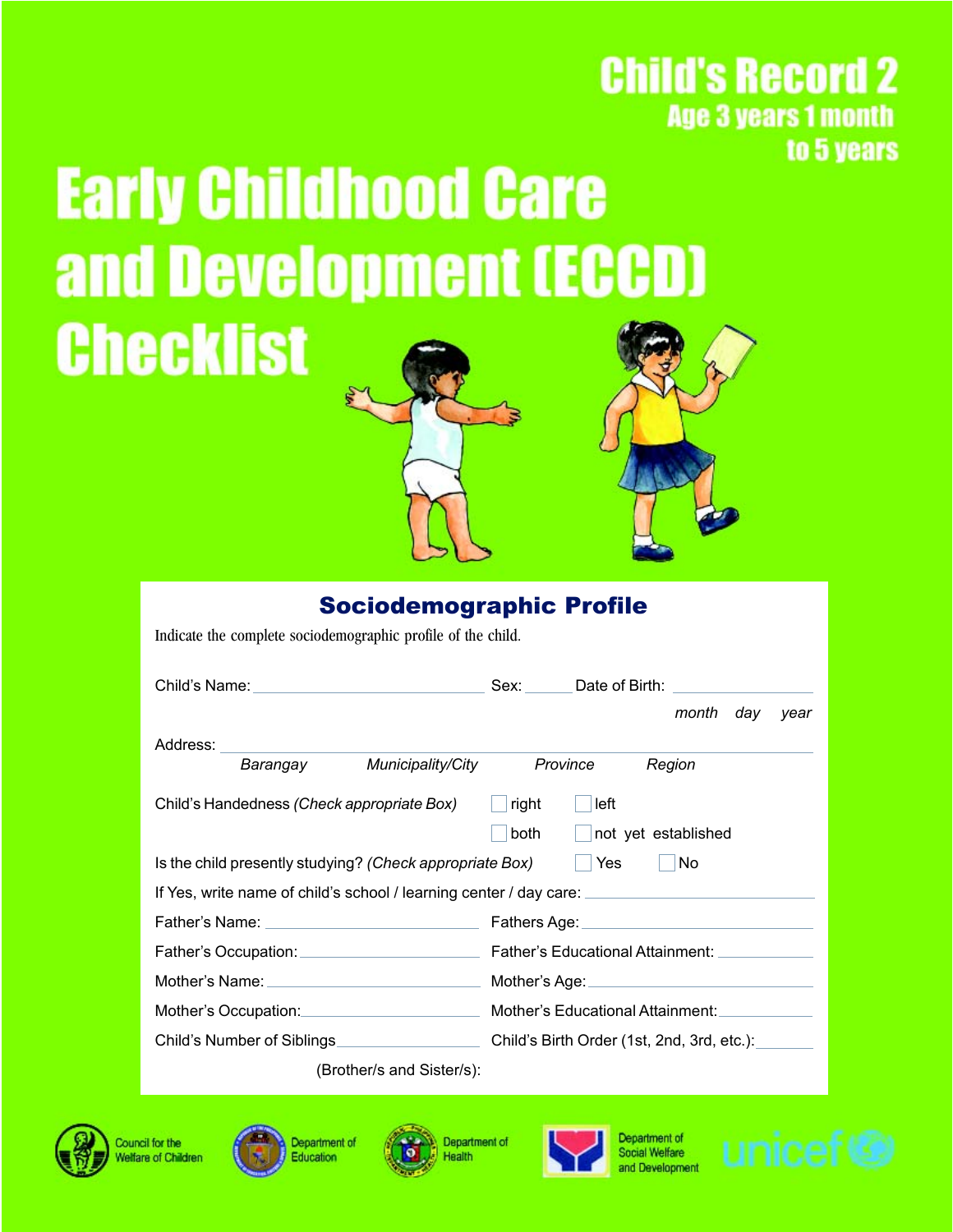#### It is recommended that the Checklist be administered to the child once a year.

## Computation of the Child's Age

After verifying the dates, compute the child's age by subtracting the date he was born from the date the test was administered. Each month is composed of 30 days. Do not round off the months or years.Write the examiner's name each time the test is administered.

|                   |                              | Year | <b>Month</b> | <b>Day</b> | <b>Examiner's Name</b> |
|-------------------|------------------------------|------|--------------|------------|------------------------|
|                   | <b>Date Tested</b>           |      |              |            |                        |
|                   | <b>Child's Date of Birth</b> |      |              |            |                        |
| <b>assessment</b> | <b>Child's Age</b>           |      |              |            |                        |
|                   | <b>Date Tested</b>           |      |              |            |                        |
|                   | <b>Child's Date of Birth</b> |      |              |            |                        |
| assessment        | <b>Child's Age</b>           |      |              |            |                        |
|                   | <b>Date Tested</b>           |      |              |            |                        |
|                   | <b>Child's Date of Birth</b> |      |              |            |                        |
| assessment        | <b>Child's Age</b>           |      |              |            |                        |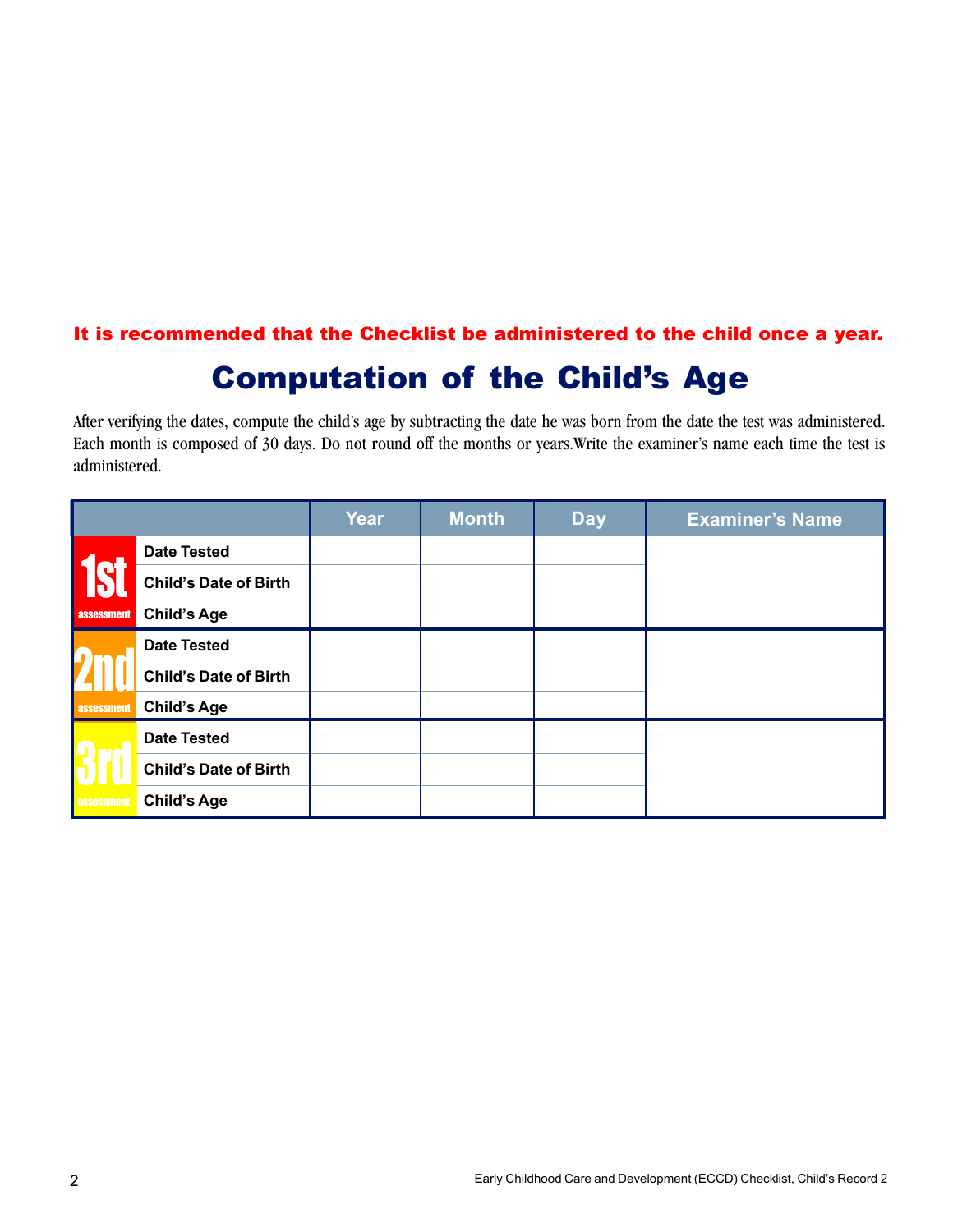## Introducing the Checklist

Introduce the Checklist to the parent/caregiver by saying the following:

We are here to help you find out how your child is developing by asking you some questions about the things he is able to do, or by having your child do some activities. There is no pass or fail score. This is just a checklist. Some of the questions are for children older than your child so I do not expect him to be able to do all the things I will be asking.

We plan to administer this Checklist several times until your child is 6 years old. So please do not teach or coach him because we need to know just what he can and cannot do at this age.

Later on we will share the results with you and give suggestions on what else you can do to stimulate your child's development.

After rapport has been established, introduce the Checklist to the child by saying the following:

I will be asking you to do some things for me today. Some of them will be very easy. Some of them may be a little hard for you. Do not worry if you cannot do them all because some of the activities are for children who are a little older than you. So I do not expect you to be able to do everything I ask. Just try your best.

## How to Administer

This form can be used for three separate evaluations of the same child so it will be easy for you to see how he is developing as he grows older. The "Present" portion of this Record has three columns where you are to mark the childs skill's and behavior each time you assess him. If the child exhibits the skill or behavior, put a check  $(\vee)$  in the designated column. If the child does not, put a hypen (-) and write additional information in the "Comments" column explaining why the child was unable to demonstrate the behavior.

#### **Where to start and stop**

Administer all the items.

#### **How to score**

Tally the number of check marks  $(\vee)$  in each domain and record this in the section labeled "Total Score."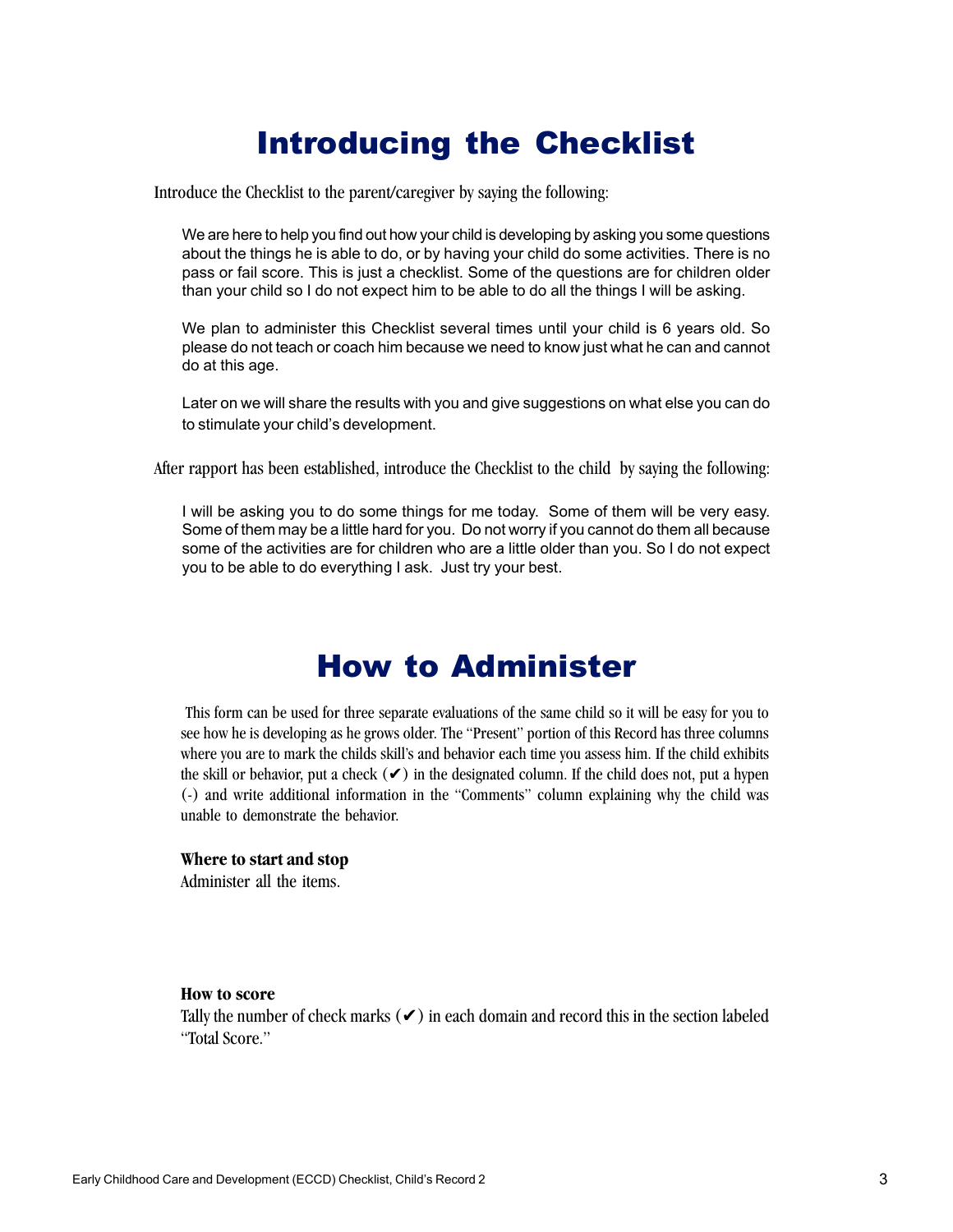#### Gross Motor Domain

|                  | <b>Gross Motor</b>                                                                 | <b>Material/Procedure</b>                                                                                                                                                                                                                                                                                                                                                                                                                               | <b>Present</b>                   | <b>Comments</b> |
|------------------|------------------------------------------------------------------------------------|---------------------------------------------------------------------------------------------------------------------------------------------------------------------------------------------------------------------------------------------------------------------------------------------------------------------------------------------------------------------------------------------------------------------------------------------------------|----------------------------------|-----------------|
| 1.               | Climbs on chair or other<br>elevated piece of furniture<br>like a bed without help | Parental report will suffice.                                                                                                                                                                                                                                                                                                                                                                                                                           | $1st$ Eval $2nd$ Eval $3rd$ Eval |                 |
| 2.               | Walks backwards                                                                    | <b>MATERIAL:</b> toy<br>PROCEDURE:<br>Ask the child to walk backwards by demonstrating this.<br>Credit if the child is able to walk backwards without<br>falling and holding on to anything. Parental report<br>will suffice.                                                                                                                                                                                                                           |                                  |                 |
| 3.               | Runs without tripping or<br>falling                                                | MATERIAL: ball<br><b>PROCEDURE:</b><br>Encourage the child to run by rolling a ball across the floor.<br>Credit if the child can run fast and smoothly without<br>tripping or falling.                                                                                                                                                                                                                                                                  |                                  |                 |
| $\overline{4}$ . | Walks down stairs, two<br>feet on each step, with<br>one hand held                 | Parental report will suffice.                                                                                                                                                                                                                                                                                                                                                                                                                           |                                  |                 |
| 5.               | Walks upstairs holding<br>onto a handrail, two feet<br>on each step                | <b>MATERIAL:</b> toy<br><b>PROCEDURE:</b><br>Place a toy in the middle of the step and ask the child to walk<br>up the stairs to get the toy. Credit if the child walks up the<br>stairs using the handrail or wall for support and places<br>both feet on each step before stepping on the next one.<br>Parental report will suffice.                                                                                                                  |                                  |                 |
| 6.               | Walks upstairs with<br>alternate feet without<br>holding onto a handrail           | <b>MATERIAL:</b> toy<br><b>PROCEDURE:</b><br>Place a toy in the middle of the step and ask the child to walk<br>upstairs to get the toy. Credit if the child walks upstairs,<br>alternating his feet as he steps on each successive step<br>without holding on to the handrail or wall for support.<br>Parental report will suffice.                                                                                                                    |                                  |                 |
| 7.               | Walks downstairs with<br>alternate feet without<br>holding onto a handrail         | <b>MATERIALS: toy</b><br><b>PROCEDURE:</b><br>Place a toy in the middle of the step and ask the child to walk<br>downstairs to get the toy. Credit if the child walks down-<br>stairs, alternating his feet as he steps on each successive<br>step without holding onto the handrail or wall for<br>support. Do not give credit if the child places both feet on<br>the step or uses the handrail or wall for support.<br>Parental report will suffice. |                                  |                 |
| 8.               | Moves body part as<br>directed                                                     | PROCEDURE:<br>Ask the child to raise both arms.                                                                                                                                                                                                                                                                                                                                                                                                         |                                  |                 |
| 9.               | Jumps up                                                                           | This must be elicited by the interviewer.                                                                                                                                                                                                                                                                                                                                                                                                               |                                  |                 |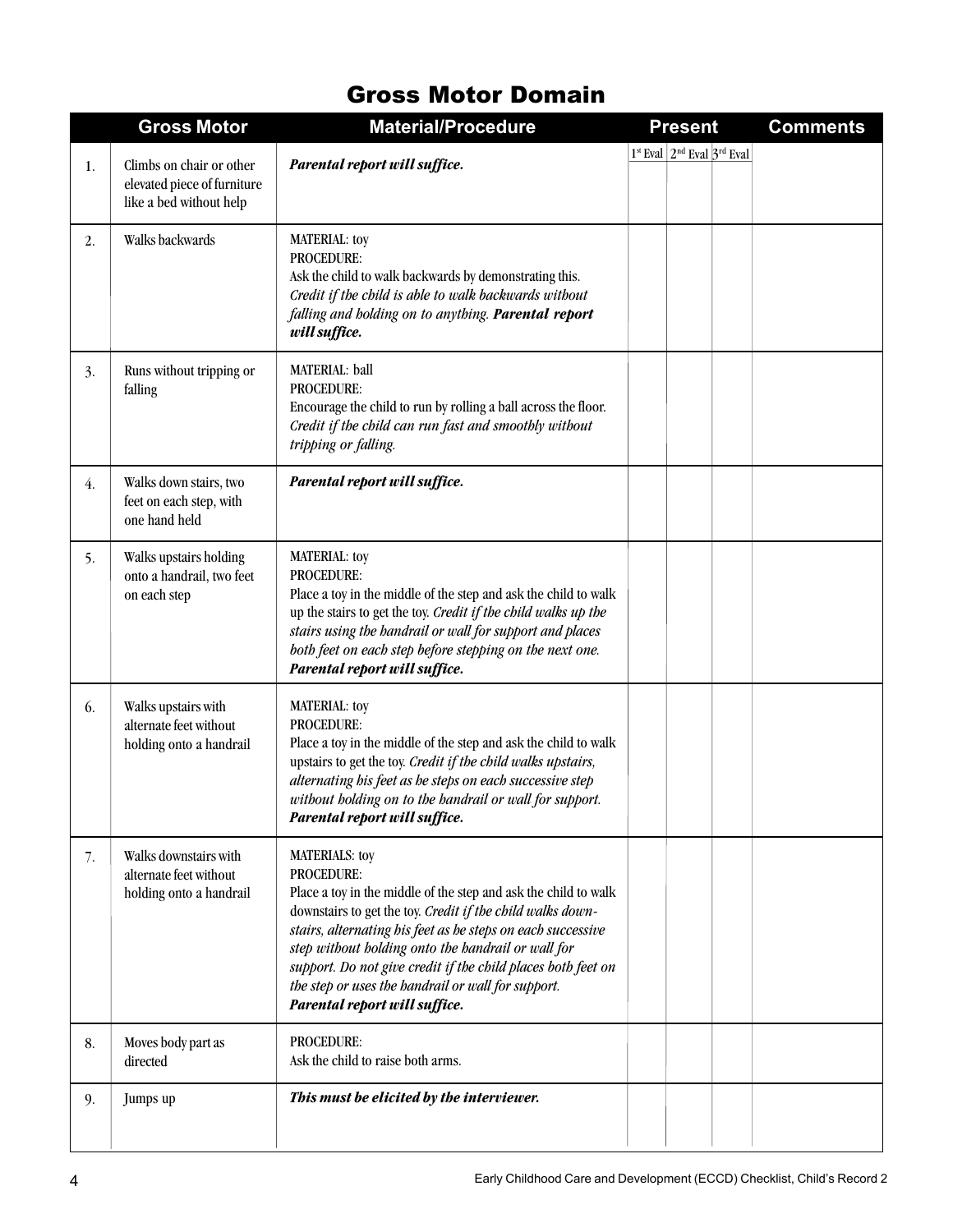|     | <b>Gross Motor</b>                                 | <b>Material/Procedure</b>                                                                                                                                                                                                                                                                                                                                                         | <b>Present</b>                      | <b>Comments</b> |
|-----|----------------------------------------------------|-----------------------------------------------------------------------------------------------------------------------------------------------------------------------------------------------------------------------------------------------------------------------------------------------------------------------------------------------------------------------------------|-------------------------------------|-----------------|
| 10. | Throws hall overhead with<br>direction             | <b>MATERIAL:</b> ball<br><b>PROCEDURE:</b><br>Give the child the ball and stand at least 3 feet away from<br>him. Ask the child to throw the ball to you using an<br>overhand throw. You may show the child how to do it.<br>Credit if the child throws the ball within your arm's<br>reach between your knees and head using an<br>overband throw and not sideways or underband. | $2nd$ Eval $3rd$ Eval<br>$1st$ Eval |                 |
| 11. | Hops one to three steps on<br>preferred foot       | <b>PROCEDURE:</b><br>Ask the child to lift his foot and hop at least three times<br>on his preferred foot. Credit if the child is able to hop<br>at least three times on his preferred foot without<br>bolding on to anything.                                                                                                                                                    |                                     |                 |
| 12. | Jumps and turns                                    | <b>PROCEDURE:</b><br>Ask the child to jump while making a half-turn. Credit if<br>the child is able to do this without tripping or falling.                                                                                                                                                                                                                                       |                                     |                 |
| 13. | Dances patterns/joins<br>group movement activities | Parental report will suffice.                                                                                                                                                                                                                                                                                                                                                     |                                     |                 |
|     |                                                    | <b>TOTAL SCORE</b>                                                                                                                                                                                                                                                                                                                                                                |                                     |                 |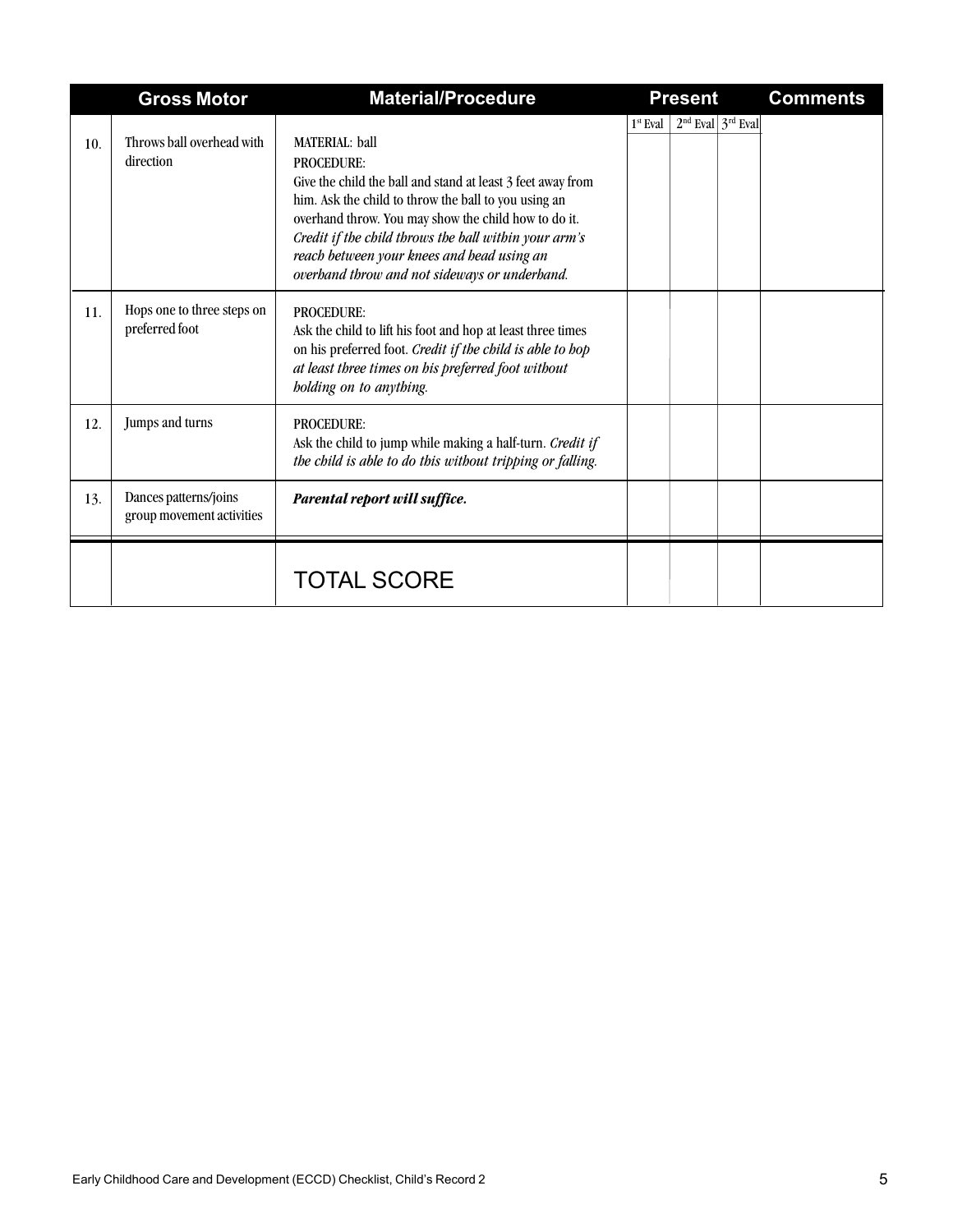### Fine Motor Domain

|    | <b>Fine Motor</b>                                                                         | <b>Material/Procedure</b>                                                                                                                                                                                                                                                                                                                                                                 | <b>Present</b>                   | <b>Comments</b> |
|----|-------------------------------------------------------------------------------------------|-------------------------------------------------------------------------------------------------------------------------------------------------------------------------------------------------------------------------------------------------------------------------------------------------------------------------------------------------------------------------------------------|----------------------------------|-----------------|
| 1. | Uses all five fingers to get<br>food/toys placed on a flat<br>surface                     | MATERIAL: small toy/object<br>PROCEDURE:<br>Seat the child on the parent's lap with his elbows at level with<br>the tabletop and his hands on the table or flat surface. Drop<br>a small toy in front of him and attract his attention by<br>pointing to the toy or tapping the table/flat surface. Credit if<br>the child picks up the toy, using all five fingers as if<br>raking.      | $1st$ Eval $2nd$ Eval $3rd$ Eval |                 |
| 2. | Picks up objects with<br>thumb and index finger                                           | MATERIAL: any small toy or food<br><b>PROCEDURE:</b><br>Place a toy/food in front of the child and within his reach.<br>Attract his attention by tapping near the toy/food. Credit if<br>the child uses the tips of his thumb and index or<br>forefinger to pick up the toy/food.                                                                                                         |                                  |                 |
| 3. | Displays a definite hand<br>preference                                                    | MATERIAL: toy<br><b>PROCEDURE:</b><br>Place the toy directly in front of the child at midline (not to<br>his left or his right) and ask him to reach for this. Credit if<br>be uses the same hand two out of three times. Parental<br>report will suffice.                                                                                                                                |                                  |                 |
| 4. | Puts small objects in/out<br>of containers                                                | MATERIALS: small objects, container<br>This must be elicited by the interviewer.                                                                                                                                                                                                                                                                                                          |                                  |                 |
| 5. | Holds crayon with all the<br>fingers of his hand<br>making a fist (i.e., palmar<br>grasp) | MATERIAL: crayon<br><b>PROCEDURE:</b><br>Present the child with a crayon and have him get this. Credit<br>if he holds it by wrapping all five fingers around as if making<br>a fist. Automatically credit this item if he uses the tips of all<br>five fingers or his thumb, index, and middle fingers.<br>This must be elicited by the interviewer.                                      |                                  |                 |
| 6. | Unscrews the lid of a<br>container or unwraps<br>food                                     | MATERIALS: container with screw-on top or wrapped candy.<br>This must be elicited by the interviewer.                                                                                                                                                                                                                                                                                     |                                  |                 |
| 7. | Scribbles spontaneously                                                                   | MATERIALS: paper, pencil/crayon<br><b>PROCEDURE:</b><br>Place a paper and pencil/crayon on the table or flat surface<br>and ask the child to draw anything he wants without showing<br>him what to do. Credit if the child uses the tips of his<br>thumb and any of his other fingertips to grasp the<br>pencil/crayon and makes purposeful marks on the paper<br>(not accidental marks). |                                  |                 |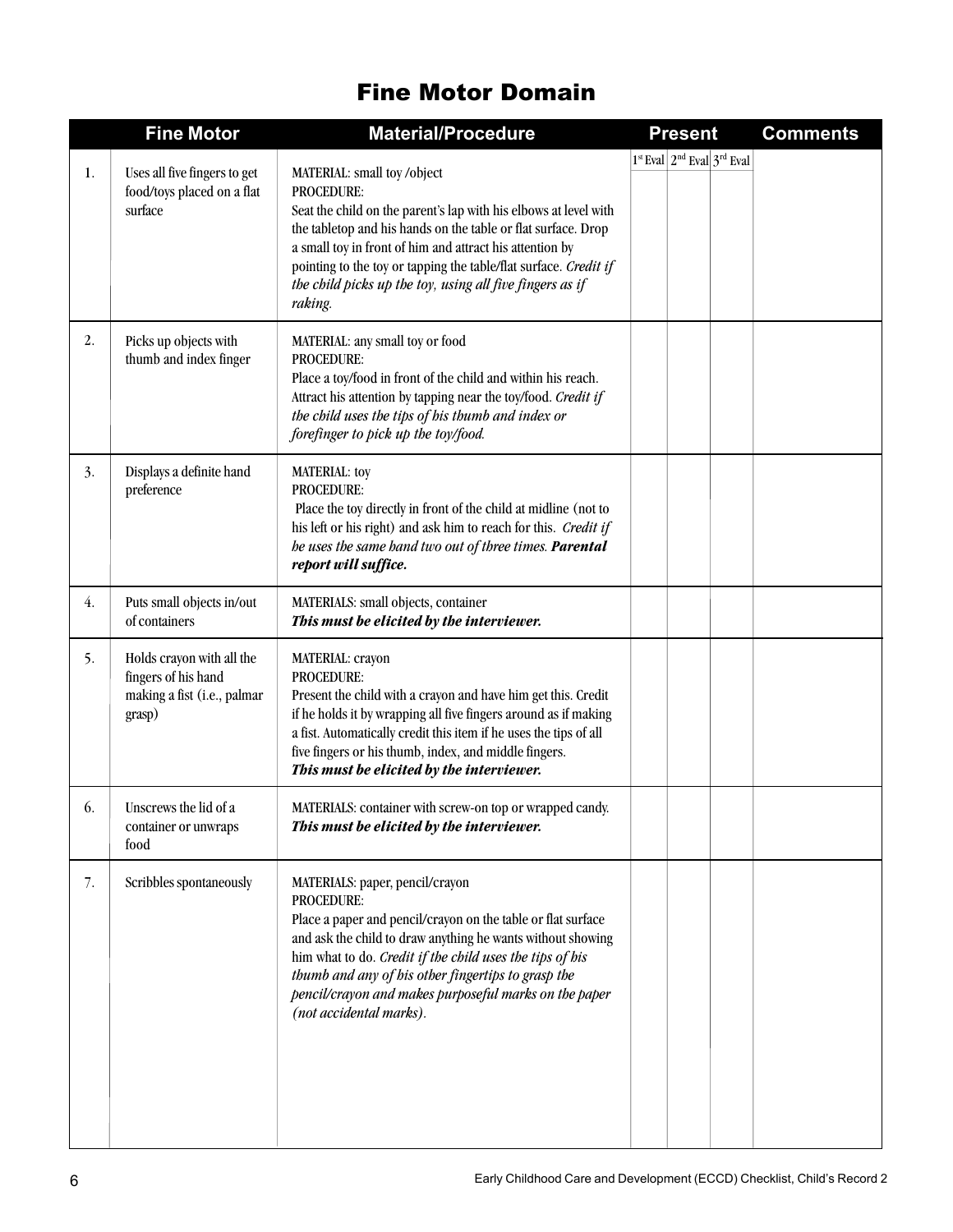|     | <b>Fine Motor</b>                                                   | <b>Material/Procedure</b>                                                                                                                                                                                                                                                                                                                                                                                                                             | <b>Present</b>                   | <b>Comments</b> |
|-----|---------------------------------------------------------------------|-------------------------------------------------------------------------------------------------------------------------------------------------------------------------------------------------------------------------------------------------------------------------------------------------------------------------------------------------------------------------------------------------------------------------------------------------------|----------------------------------|-----------------|
| 8.  | Scribbles vertical and<br>horizontal lines                          | MATERIALS: paper, pencil/crayon<br>PROCEDURE:<br>Place a piece paper and pencil/crayon on the table or flat<br>surface and ask the child to draw vertical and horizontal<br>lines after you have demonstrated these to him. Credit if the<br>child produces a vertical or horizontal line that is at<br>least 2 inches long and does not deviate or vary from<br>your vertical line by more than 30 degrees. The lines may<br>be wavy but not broken. | $1st$ Eval $2nd$ Eval $3rd$ Eval |                 |
| 9.  | Draws circle purposefully                                           | MATERIALS: paper, pencil/crayon<br>PROCEDURE:<br>Place a paper and pencil/crayon on the table or flat surface<br>and ask the child to draw a circle or a ball after you have<br>demonstrated it to him. Credit if the child produces any<br>curve that is closed or nearly closed. Continuous spiral<br>motions are not credited.                                                                                                                     |                                  |                 |
| 10. | Draws a human figure<br>(head, eyes, trunk, arms,<br>hands/fingers) | MATERIALS: paper, pencil<br><b>PROCEDURE:</b><br>Give the child a pencil and a paper and ask him to draw a<br>picture of a person. Credit if the child has drawn three or<br>more body parts. A pair is considered one part (eyes, ears,<br>arms, hands, legs, and feet) and must be drawn in pairs<br>to get full credit unless the drawing is in profile.                                                                                           |                                  |                 |
| 11. | Draws a house using<br>geometric forms                              | MATERIALS: paper, pencil<br>PROCEDURE:<br>Give the child a pencil and paper and ask him to draw a<br>picture of a house. Credit if the child has drawn at least<br>the roof, main frame, and a door or window.                                                                                                                                                                                                                                        |                                  |                 |
|     |                                                                     | <b>TOTAL SCORE</b>                                                                                                                                                                                                                                                                                                                                                                                                                                    |                                  |                 |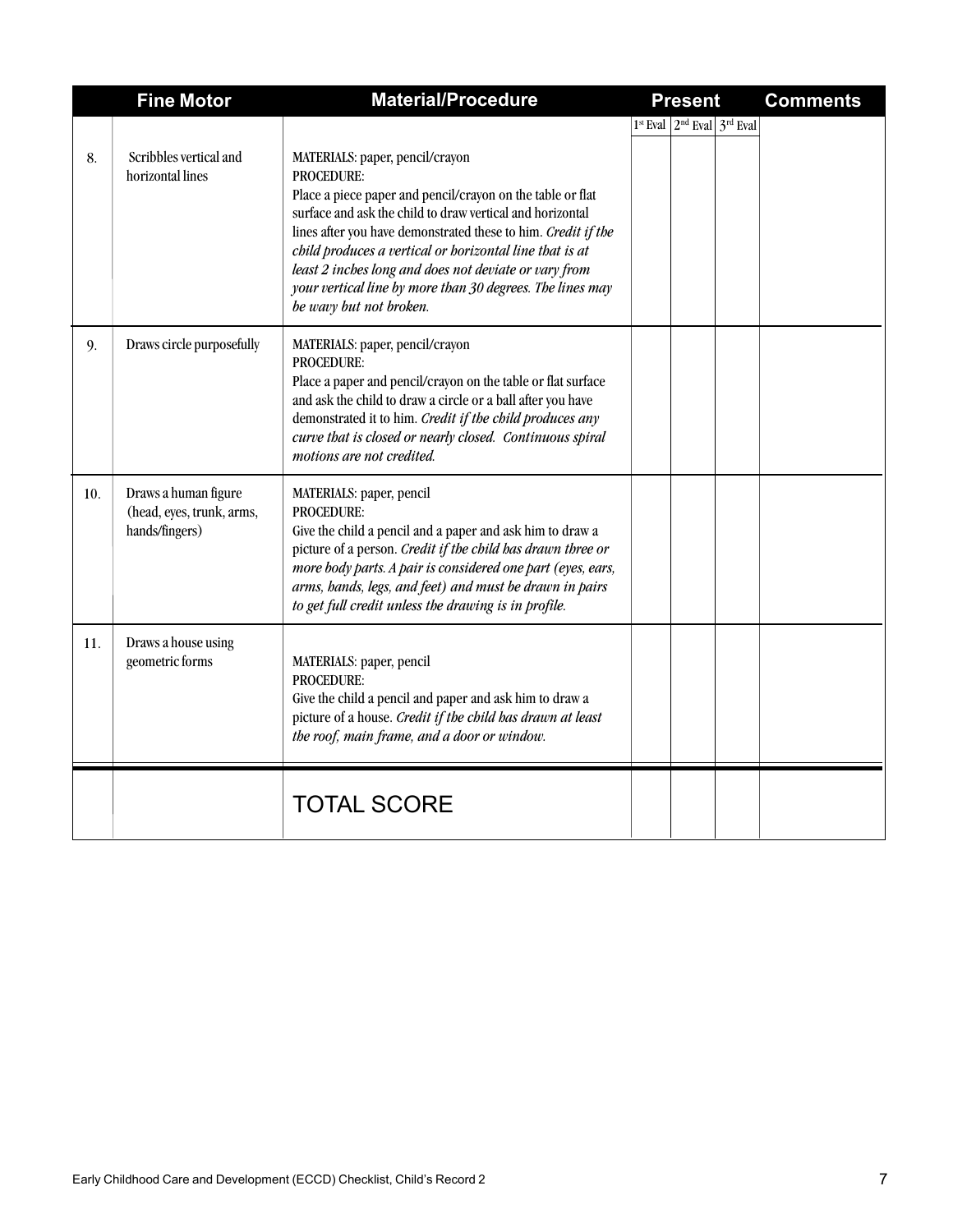## Self-Help Domain

|     | <b>Self-Help</b>                                                                    | <b>Material/Procedure</b>                                                                                                                       | <b>Present</b>                   | <b>Comments</b> |
|-----|-------------------------------------------------------------------------------------|-------------------------------------------------------------------------------------------------------------------------------------------------|----------------------------------|-----------------|
|     | Feeding sub-domain                                                                  |                                                                                                                                                 | $1st$ Eval $2nd$ Eval $3rd$ Eval |                 |
| 1.  | Feeds self with finger<br>food (e.g. biscuits,<br>bread) using fingers              | MATERIALS: bread, biscuits<br>This must be elicited by the interviewer.                                                                         |                                  |                 |
| 2.  | Feeds self using fingers to<br>eat rice/viands with<br>spillage                     | Parental report will suffice.                                                                                                                   |                                  |                 |
| 3.  | Feeds self using spoon<br>with spillage                                             | Parental report will suffice.                                                                                                                   |                                  |                 |
| 4.  | Feeds self using fingers<br>without spillage                                        | Parental report will suffice.                                                                                                                   |                                  |                 |
| 5.  | Feeds self using spoon<br>without spillage                                          | Parental report will suffice.                                                                                                                   |                                  |                 |
| 6.  | Eats without need for<br>spoonfeeding during any<br>meal                            | Parental report will suffice.                                                                                                                   |                                  |                 |
| 7.  | Helps hold cup for<br>drinking                                                      | Note: The cup should not have a lid or spout.                                                                                                   |                                  |                 |
| 8.  | Drinks from cup with<br>spillage                                                    | Ask the caregiver if the child can drink from a cup/glass with<br>some spillage. The cup should not have a lid or spout.                        |                                  |                 |
| 9.  | Drinks from cup<br>unassisted                                                       | MATERIALS: drinking cup, water<br>This must be elicited by the interviewer.                                                                     |                                  |                 |
| 10. | Gets drink for self<br>unassisted                                                   | Parental report will suffice.                                                                                                                   |                                  |                 |
| 11. | Pours from pitcher<br>without spillage                                              | Parental report will suffice.                                                                                                                   |                                  |                 |
| 12. | Prepares own food/snack                                                             | Ask the caregiver if the child can prepare his own snack<br>without help except for getting items that are hard to reach<br>(e.g., bowl spoon). |                                  |                 |
| 13. | Prepares meals for<br>younger siblings/family<br>members when no adult<br>is around | Parental report will suffice.                                                                                                                   |                                  |                 |
|     | Dressing sub-domain                                                                 |                                                                                                                                                 |                                  |                 |
| 14. | Participates when being<br>dressed (e.g., raises arms<br>or lifts leg)              | Parental report will suffice.                                                                                                                   |                                  |                 |
| 15. | Pulls down gartered short<br>pants                                                  | Parental report will suffice.                                                                                                                   |                                  |                 |
| 16. | Removes sando                                                                       | Parental report will suffice.                                                                                                                   |                                  |                 |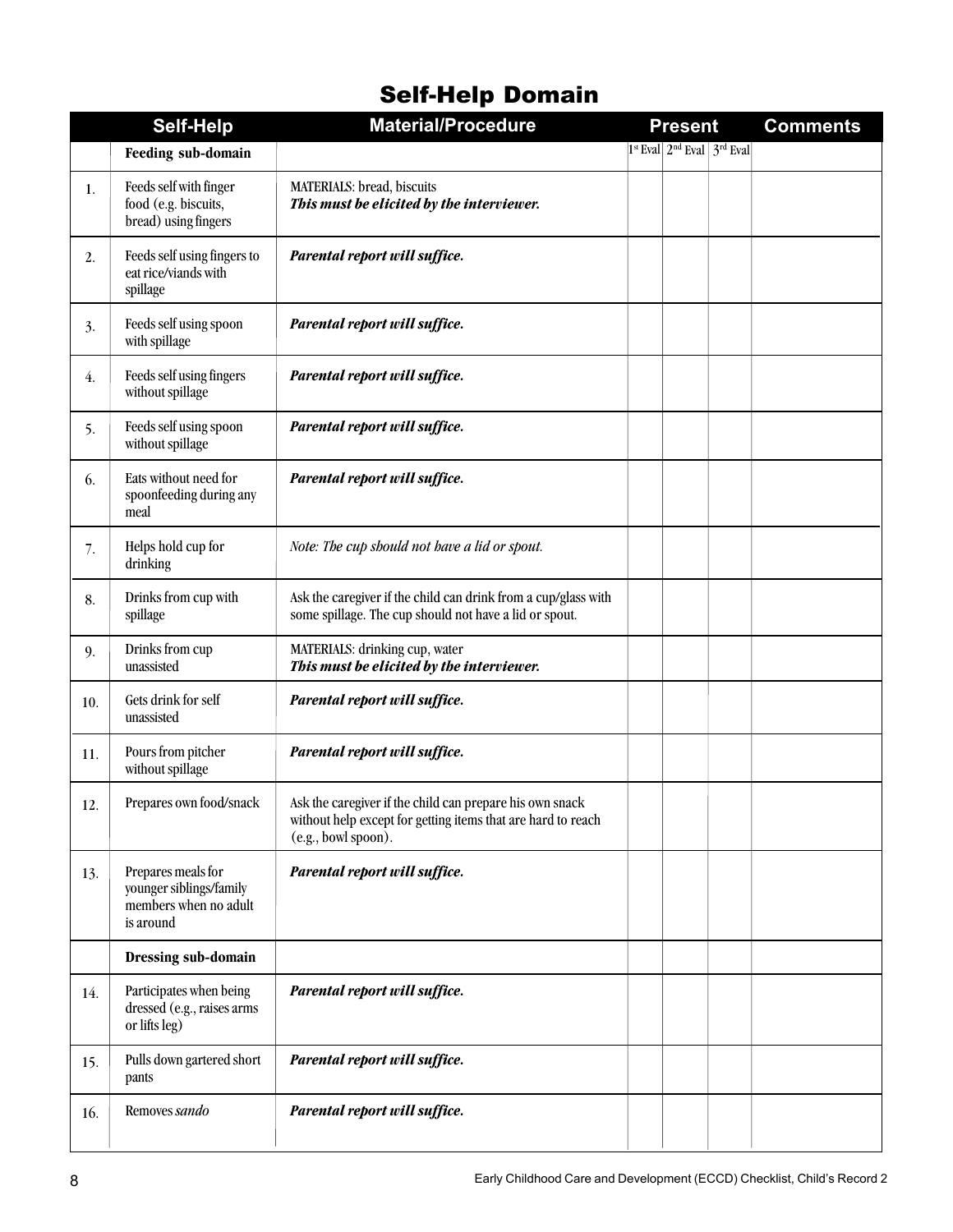|     | Self-Help                                                                                                                                            | <b>Material/Procedure</b>                                                                                                                            | <b>Present</b> |                                  | <b>Comments</b> |
|-----|------------------------------------------------------------------------------------------------------------------------------------------------------|------------------------------------------------------------------------------------------------------------------------------------------------------|----------------|----------------------------------|-----------------|
|     |                                                                                                                                                      |                                                                                                                                                      |                | $1st$ Eval $2nd$ Eval $3rd$ Eval |                 |
| 17. | Dresses without assistance<br>except for buttons and<br>tying                                                                                        | Material: small shirt w/button and shoestring<br>Parental report will suffice.                                                                       |                |                                  |                 |
| 18. | Dresses without assistance<br>including buttons and<br>tying                                                                                         | PROCEDURE:<br>Have the child demonstrate how to button and tie to credit<br>this item.                                                               |                |                                  |                 |
|     | <b>Toilet Training</b><br>sub-domain                                                                                                                 |                                                                                                                                                      |                |                                  |                 |
| 19. | Informs the adult only<br>after he has already<br>urinated (peed) or<br>moved his bowels<br>(poohed) in his<br>underpants                            | Parental report will suffice.                                                                                                                        |                |                                  |                 |
| 20. | Informs the adult of need<br>to urinate (pee) or move<br>bowels (pooh-pooh) so<br>he can be brought to a<br>designated place (e.g.,<br>comfort room) | Parental report will suffice.                                                                                                                        |                |                                  |                 |
| 21. | Goes to the designated<br>place to urinate (pee) or<br>move bowels (pooh) but<br>sometimes still does this<br>in his underpants                      | Parental report will suffice.                                                                                                                        |                |                                  |                 |
| 22. | Goes to the designated<br>place to urinate (pee) or<br>move bowels<br>(pooh) and never does<br>this in his underpants/<br>wear anymore               | Parental report will suffice.                                                                                                                        |                |                                  |                 |
| 23. | Wipes/cleans self after a<br>bowel movement (pooh)                                                                                                   | Parental report will suffice.                                                                                                                        |                |                                  |                 |
|     | <b>Bathing sub-domain</b>                                                                                                                            |                                                                                                                                                      |                |                                  |                 |
| 24. | Participates when bathing<br>(e.g., rubbing arms with<br>soap)                                                                                       | Parental report will suffice.                                                                                                                        |                |                                  |                 |
| 25. | Washes and dries hands<br>without any help                                                                                                           | Ask the caregiver if the child can wash and dry his hands<br>without any help or supervision except to turn on/off<br>faucets that are out of reach. |                |                                  |                 |
| 26. | Washes face without any<br>help                                                                                                                      | Ask the caregiver if the child can wash and dry his face<br>without any help or supervision except to turn on/off<br>faucets that are out of reach.  |                |                                  |                 |
| 27. | Bathes without any help                                                                                                                              | Parental report will suffice.                                                                                                                        |                |                                  |                 |
|     |                                                                                                                                                      | <b>TOTAL SCORE</b>                                                                                                                                   |                |                                  |                 |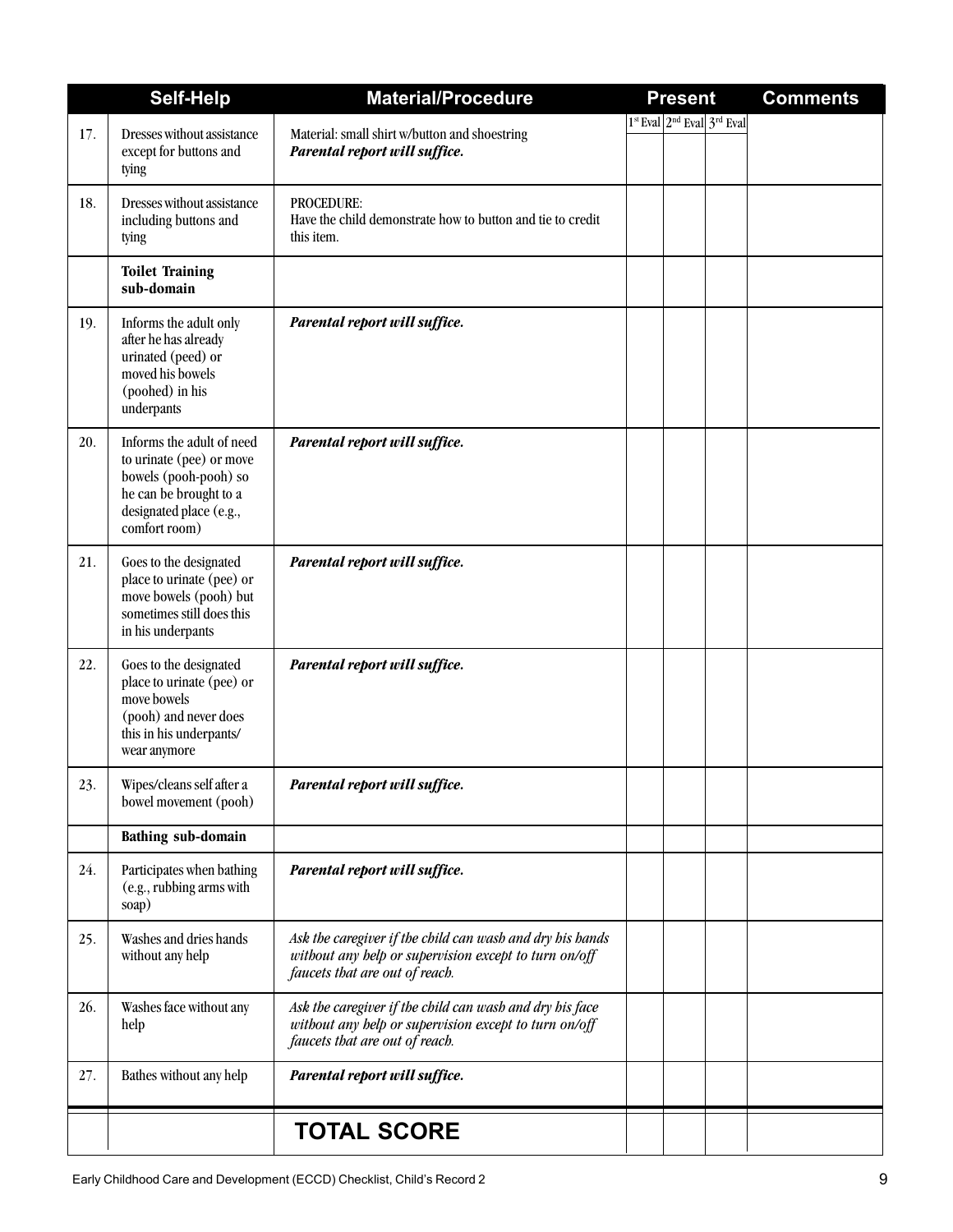## Receptive Language Domain

|    | <b>Receptive Language</b>                                                                           | <b>Material/Procedure</b>                                                                                                                                                                                                                                           | <b>Present</b>                   | <b>Comments</b> |
|----|-----------------------------------------------------------------------------------------------------|---------------------------------------------------------------------------------------------------------------------------------------------------------------------------------------------------------------------------------------------------------------------|----------------------------------|-----------------|
| 1. | Points to a family<br>member when asked to<br>do so                                                 | <b>PROCEDURE:</b><br>Ask the child to point to his mother/caregiver. Credit if he<br>does so.                                                                                                                                                                       | $1st$ Eval $2nd$ Eval $3rd$ Eval |                 |
| 2. | Points to five body parts<br>on himself when asked to<br>do so                                      | <b>PROCEDURE:</b><br>Have the child point to his eyes, nose, mouth, hands and feet<br>or other body part. Credit if he can point to all these.                                                                                                                      |                                  |                 |
| 3. | Points to five named<br>pictured objects when<br>asked to do so                                     | MATERIAL: picture book 1<br>PROCEDURE:<br>Show the child a picture book (one picture per page) and<br>ask him to point to the picture by saying, "Where's the<br>?" Credit if the child can use his finger to point<br>to at least five pictures.                   |                                  |                 |
| 4. | Follows one-step<br>instructions that include<br>simple prepositions (e.g.,<br>in, on, under, etc.) | MATERIAL: block/toy<br><b>PROCEDURE:</b><br>Ask the child to put a block/toy under the table; on the table;<br>in the bag. Do not point or use gestures when giving the<br>instructions. Credit if the child is able to follow at least<br>one of the instructions. |                                  |                 |
| 5. | Follows two-step<br>instructions that include<br>simple prepositions                                | MATERIAL: block/toy<br><b>PROCEDURE:</b><br>Ask the child to get a block/toy from under the table and<br>then place it on the table. Do not point or use gestures when<br>giving the instruction. Credit if the child is able to follow.                            |                                  |                 |
|    |                                                                                                     | <b>TOTAL SCORE</b>                                                                                                                                                                                                                                                  |                                  |                 |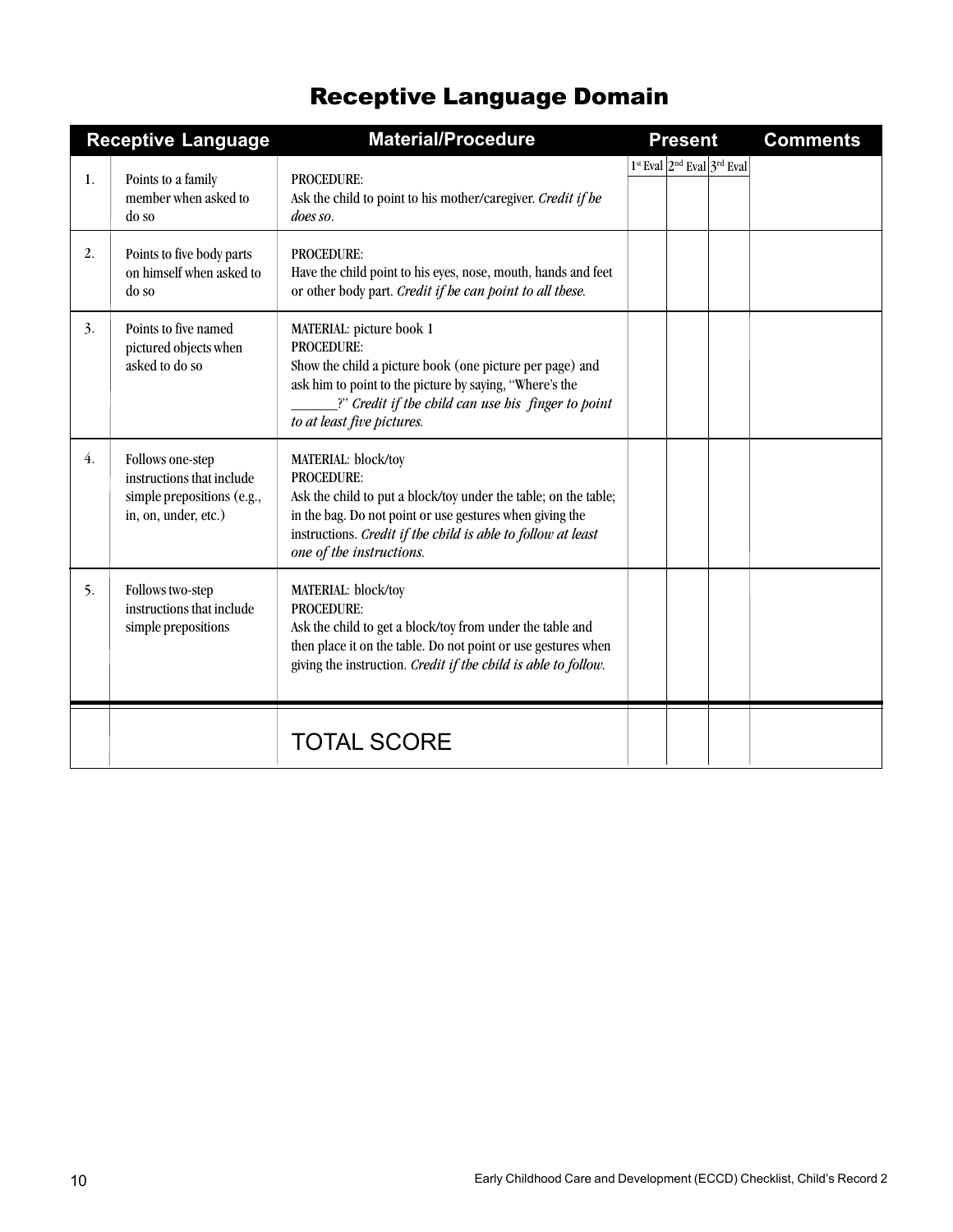## Expressive Language Domain

|                  | <b>Expressive Language</b>                                                                               | <b>Material/Procedure</b>                                                                                                                                                                                                                                                          | <b>Present</b>                   | <b>Comments</b> |
|------------------|----------------------------------------------------------------------------------------------------------|------------------------------------------------------------------------------------------------------------------------------------------------------------------------------------------------------------------------------------------------------------------------------------|----------------------------------|-----------------|
| 1.               | Uses five to 20<br>recognizable words                                                                    | <b>PROCEDURE:</b><br>Ask the caregiver if the child can clearly say five to six words<br>aside from mama and papa. This will be the minimum<br>number.                                                                                                                             | $1st$ Eval $2nd$ Eval $3rd$ Eval |                 |
| 2.               | Uses pronouns (e.g. I,<br>me, ako, akin)                                                                 | Parental report will suffice.                                                                                                                                                                                                                                                      |                                  |                 |
| 3.               | Uses two- to three-word<br>verb-noun combinations<br>(e.g., hingi gatas)                                 | Parental report will suffice.                                                                                                                                                                                                                                                      |                                  |                 |
| $\overline{4}$ . | Names objects in pictures                                                                                | MATERIAL: picture book 2<br>PROCEDURE:<br>Show the child a picture book, point to an object in the<br>book, then ask him to name it (e.g., "Ano 'to?"). Credit if<br>the child can say the correct name of at least four<br>objects.                                               |                                  |                 |
| 5.               | Speaks in grammatically<br>correct two- to three-<br>word sentences                                      | Parental report will suffice.                                                                                                                                                                                                                                                      |                                  |                 |
| 6.               | Asks "what" questions                                                                                    | Parental report will suffice.                                                                                                                                                                                                                                                      |                                  |                 |
| 7.               | Asks "who" and "why"<br>questions                                                                        | Parental report will suffice.                                                                                                                                                                                                                                                      |                                  |                 |
| 8.               | Gives account of recent<br>experiences (with<br>prompting) in order of<br>occurrence using past<br>tense | PROCEDURE: Ask the caregiver if the child can recount<br>recent experiences in correct sequence and using past tenses<br>correctly. The caregiver can prompt him so he can complete<br>what he is talking about (e.g., Tapos ano pang nangyari?).<br>Parental report will suffice. |                                  |                 |
|                  |                                                                                                          | <b>TOTAL SCORE</b>                                                                                                                                                                                                                                                                 |                                  |                 |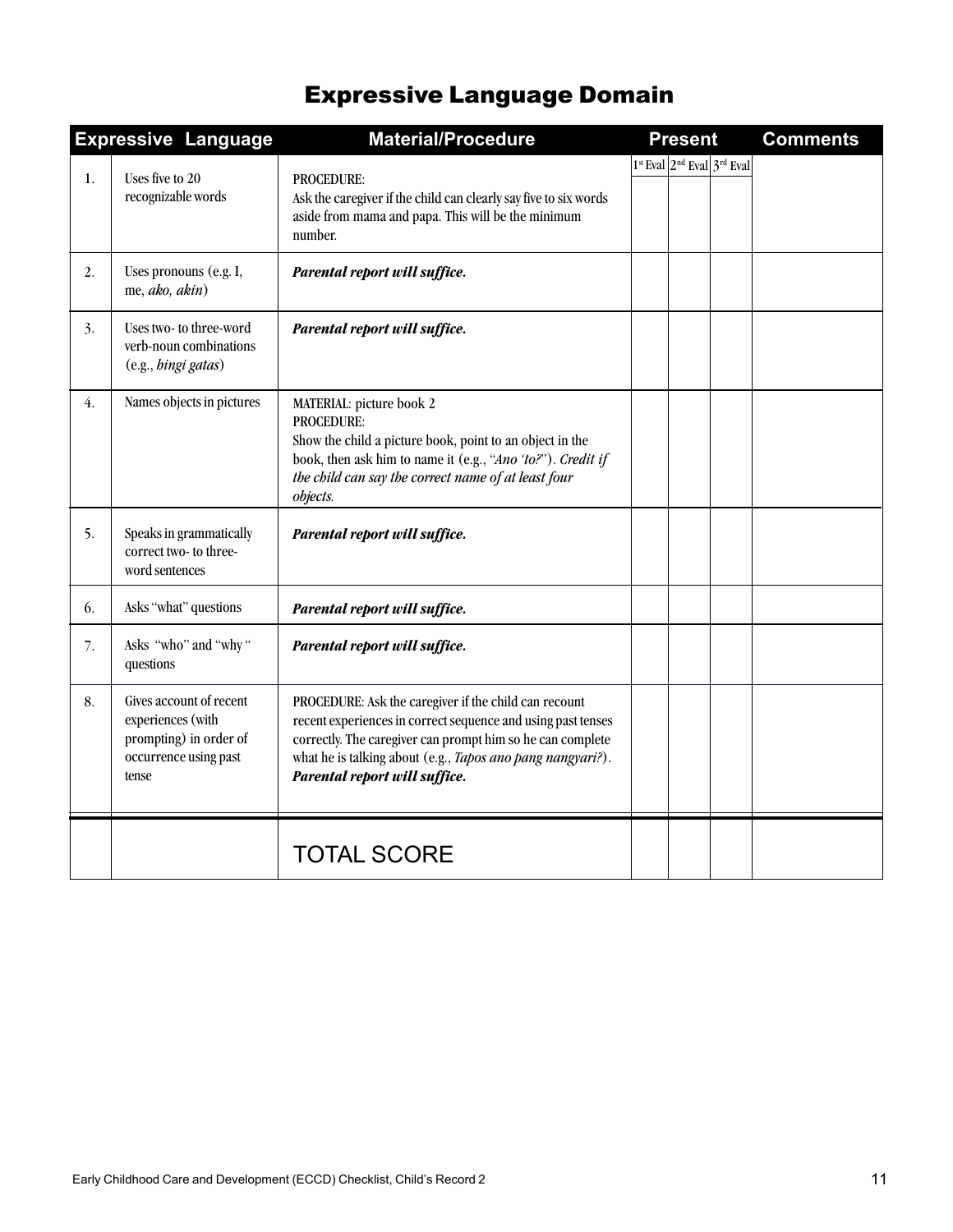## Cognitive Domain

|    | Cognitive                                                       | <b>Material/Procedure</b>                                                                                                                                                                                                                                                                                                                                                                                                                         | <b>Present</b>                                                 | <b>Comments</b> |
|----|-----------------------------------------------------------------|---------------------------------------------------------------------------------------------------------------------------------------------------------------------------------------------------------------------------------------------------------------------------------------------------------------------------------------------------------------------------------------------------------------------------------------------------|----------------------------------------------------------------|-----------------|
| 1. | Looks in the direction of<br>fallen object                      | MATERIAL: spoon/ball<br>PROCEDURE:<br>With the child seated, get his attention and drop a spoon/<br>ball in front of him. Then observe if his eyes look down as it<br>falls. Credit if the child can bring his eyes and head down<br>as the object falls.                                                                                                                                                                                         | 1 <sup>st</sup> Eval 2 <sup>nd</sup> Eval 3 <sup>rd</sup> Eval |                 |
| 2. | Looks for a partially<br>hidden object                          | MATERIALS: ball, small towel/cloth<br><b>PROCEDURE:</b><br>With the child facing you, partially hide a ball behind a small<br>towel and observe if he will look for it and find it. Credit if<br>the child pulls the towel and gets the hidden ball.                                                                                                                                                                                              |                                                                |                 |
| 3. | Imitates behavior just<br>seen a few minutes earlier            | Parental report will suffice.                                                                                                                                                                                                                                                                                                                                                                                                                     |                                                                |                 |
| 4. | Offers an object but will<br>not release it                     | Parental report will suffice.                                                                                                                                                                                                                                                                                                                                                                                                                     |                                                                |                 |
| 5. | Looks for a completely<br>hidden object                         | MATERIALS: ball, small towel/cloth<br><b>PROCEDURE:</b><br>With the child facing you, hide a ball completely under a<br>small towel and observe if he will look under the towel.<br>Credit if he looks under the towel and gets the hidden<br>ball.                                                                                                                                                                                               |                                                                |                 |
| 6. | Exhibits simple "pretend"<br>play (feeds, put doll to<br>sleep) | MATERIALS: doll or toy car/block<br><b>PROCEDURE:</b><br>If the child is a girl, carry the doll and try to rock it to sleep.<br>If the child is a boy, move the toy car/block back and forth.<br>Credit if the child can imitate this.                                                                                                                                                                                                            |                                                                |                 |
| 7. | Matches objects                                                 | MATERIALS: pairs of spoons, balls, blocks<br><b>PROCEDURE:</b><br>Place one spoon, one ball, and one block on the table. Give<br>the child the other set of objects arranged in random order.<br>Demonstrate a matching response (e.g., spoon to spoon)<br>then return the objects to the child. Say, "Put each object on<br>the one that is just like it." Credit if the child can match<br>the objects correctly.                               |                                                                |                 |
| 8. | Matches two to three<br>colors                                  | MATERIALS: Three pairs of crayons (blue, red, yellow)<br><b>PROCEDURE:</b><br>Place one crayon of each color on the table or flat surface.<br>Give the child the other crayons arranged in random order.<br>Demonstrate a matching response (e.g., red crayon with<br>another red crayon) then return the crayons to the child. Say,<br>"Put each crayon on the one that is just like it." Credit if the<br>child can match all colors correctly. |                                                                |                 |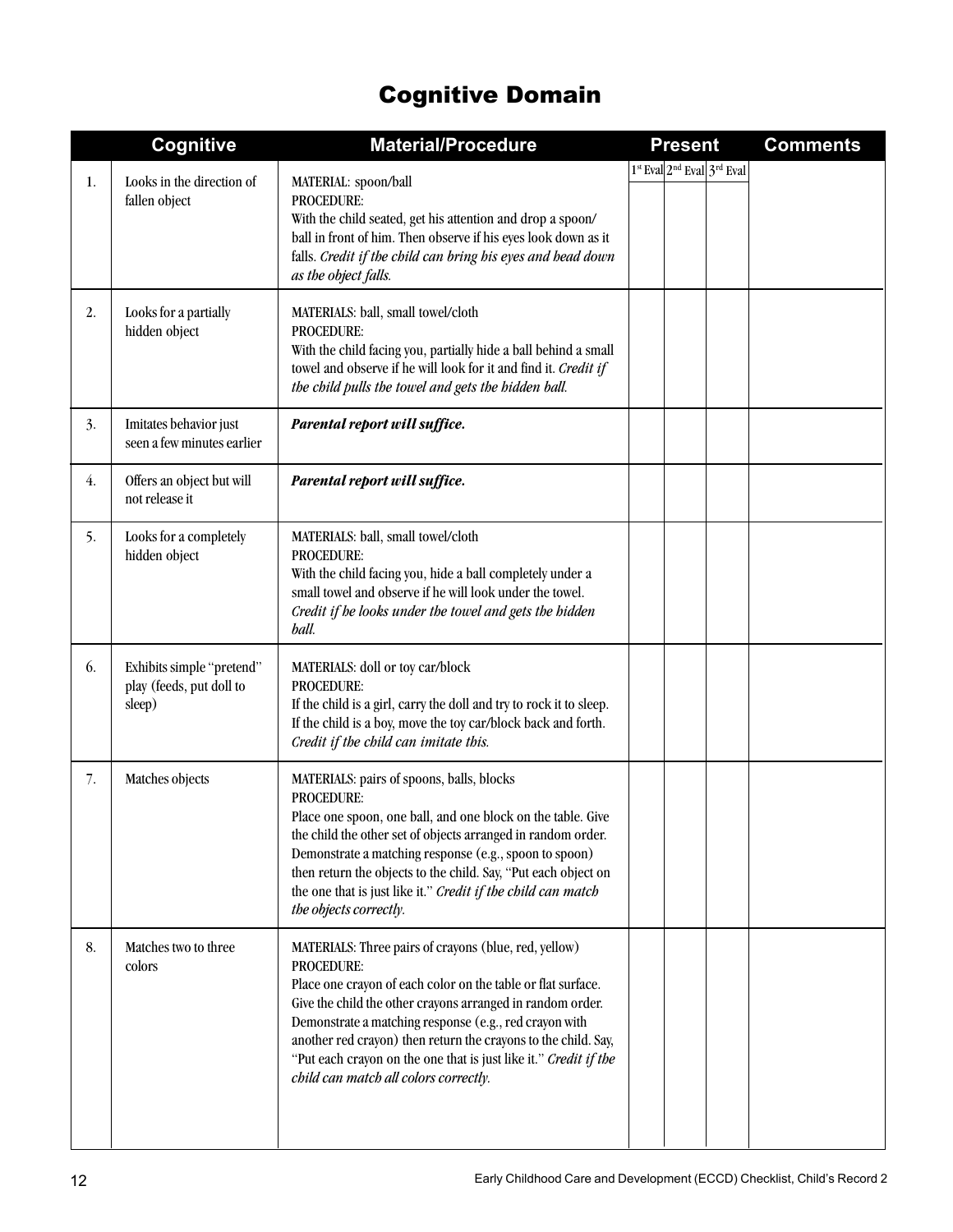|     | <b>Cognitive</b>                                                   | <b>Material/Procedure</b>                                                                                                                                                                                                                                                                                                                                                                                                                                                                                                                                                                                                                                                                                                                   | <b>Present</b>                   | <b>Comments</b> |
|-----|--------------------------------------------------------------------|---------------------------------------------------------------------------------------------------------------------------------------------------------------------------------------------------------------------------------------------------------------------------------------------------------------------------------------------------------------------------------------------------------------------------------------------------------------------------------------------------------------------------------------------------------------------------------------------------------------------------------------------------------------------------------------------------------------------------------------------|----------------------------------|-----------------|
|     |                                                                    |                                                                                                                                                                                                                                                                                                                                                                                                                                                                                                                                                                                                                                                                                                                                             | $1st$ Eval $2nd$ Eval $3rd$ Eval |                 |
| 9.  | Matches pictures                                                   | MATERIALS: Three pairs of picture cards (e.g., pictures of an<br>apple, orange, banana)<br>PROCEDURE:<br>Place one copy of each picture on the table or flat surface.<br>Give the child the other pictures arranged in random order.<br>Demonstrate a matching response (e.g., picture of an apple<br>with another apple) then return the pictures to the child. Say,<br>"Put each picture on the one that is just like it." Credit if the<br>child can match all the pictures correctly.                                                                                                                                                                                                                                                   |                                  |                 |
| 10. | Sorts based on shapes                                              | MATERIALS: Four pairs of different shapes that are of the<br>same size and color.<br>PROCEDURE:<br>Show the child the shapes. Tell the child, "Put together the<br>ones that are the same." After the child sorts and groups the<br>shapes, point to the ones with the same shape and ask, "Why<br>did you put these together?" Credit if the child can group<br>the same shapes and say why they are the same (pareho<br>sila, pareho sila ng hugis/shape, puro sila bilog).                                                                                                                                                                                                                                                               |                                  |                 |
| 11. | Sorts objects based on<br>two attributes (e.g., size<br>and color) | MATERIALS: Four pairs of the same shape that differ in size and<br>color.<br><b>PROCEDURE:</b><br>Show the child the shapes. Tell the child, "Put together the<br>ones that are the same". Credit if the child can sort all the<br>shapes according to size and color.                                                                                                                                                                                                                                                                                                                                                                                                                                                                      |                                  |                 |
| 12. | Arranges objects<br>according to size from<br>smallest to biggest  | MATERIALS: Four pieces of graduated squares and four<br>pieces of graduated sized circles<br>PROCEDURE:<br>Show the child the first set of squares spread out at random<br>on a table or flat surface. Say, "Here are 4 squares. Look, I<br>can begin with the smallest, then the next big one, until the<br>biggest one." Demonstrate how to arrange the squares. Then<br>disarrange these and tell the child, "Now you start with the<br>smallest, put the next one and the next big one until the last<br>one."<br>Repeat this procedure using the circles without<br>demonstrating.<br>Credit if the child arranges at least one set of shapes in<br>correct order from smallest to biggest. Allow one trial for<br>each set of shapes. |                                  |                 |
| 13. | Names four to six colors                                           | MATERIALS: Six papers of different colors<br>PROCEDURE:<br>Ask the child, "What color is this?" Credit if the child can<br>name four to six colors correctly.                                                                                                                                                                                                                                                                                                                                                                                                                                                                                                                                                                               |                                  |                 |
| 14. | Copies shapes                                                      | MATERIALS: paper and pen/crayon<br>PROCEDURE:<br>Let the child copy a circle, triangle, and square after<br>demonstrating how each of this is done.                                                                                                                                                                                                                                                                                                                                                                                                                                                                                                                                                                                         |                                  |                 |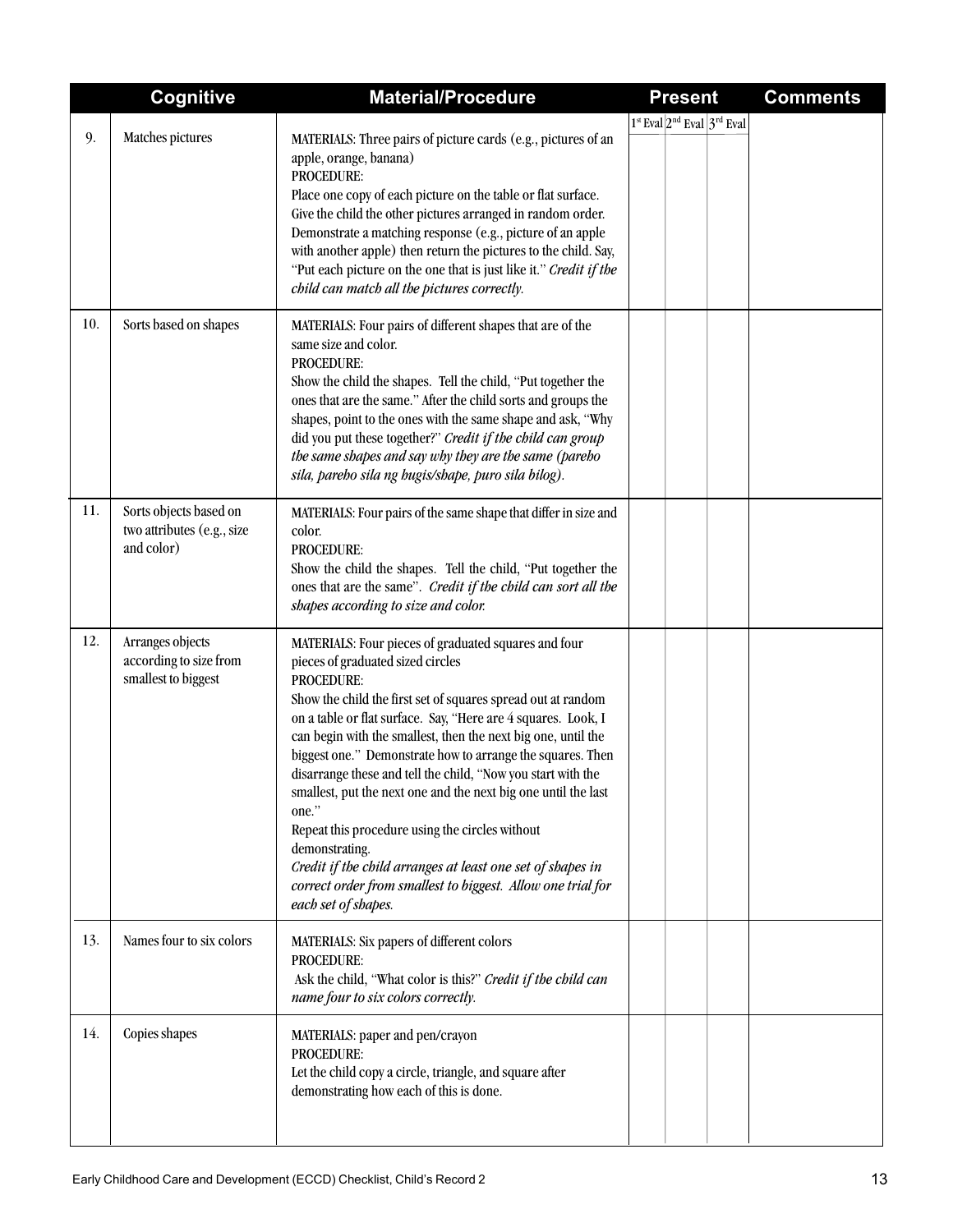|     | <b>Cognitive</b>                                                                                                                     | <b>Material/Procedure</b>                                                                                                                                                                                                                                                                                                                                                                                     | <b>Present</b> |                                                    | <b>Comments</b> |  |  |  |  |
|-----|--------------------------------------------------------------------------------------------------------------------------------------|---------------------------------------------------------------------------------------------------------------------------------------------------------------------------------------------------------------------------------------------------------------------------------------------------------------------------------------------------------------------------------------------------------------|----------------|----------------------------------------------------|-----------------|--|--|--|--|
| 15. | Names 3 animals or<br>vegetables when asked                                                                                          | Credit if the child can name 3 animals or vegetables                                                                                                                                                                                                                                                                                                                                                          |                | 1st Eval 2 <sup>nd</sup> Eval 3 <sup>rd</sup> Eval |                 |  |  |  |  |
| 16. | States what common<br>household items are used<br>for                                                                                | Credit if he can state the use or function of at least two<br>bousehold items like a bed and a drinking glass.                                                                                                                                                                                                                                                                                                |                |                                                    |                 |  |  |  |  |
| 17. | Can assemble simple<br>puzzles                                                                                                       | MATERIAL: Simple four- to six-piece puzzles<br>Procedure: Allow the child to solve the puzzle in 2 minutes.<br>Proceed to the next item after 2 minutes.                                                                                                                                                                                                                                                      |                |                                                    |                 |  |  |  |  |
| 18. | Demonstrates an<br>understanding of<br>opposites by completing a<br>statement (e.g., Ang aso<br>ay malaki, ang daga ay<br>$\cdot$ ") | Parental report will suffice.                                                                                                                                                                                                                                                                                                                                                                                 |                |                                                    |                 |  |  |  |  |
| 19. | Points to left and right<br>sides of body                                                                                            | <b>PROCEDURE:</b><br>Sit across the child and ask "Show me your left hand." Do<br>the same for the following:<br>Right hand, left foot, right knee, left shoulder, right eye, right<br>knee, left leg. Credit if the child can correctly point out<br>the left and right side on at least five body parts as<br>requested.                                                                                    |                |                                                    |                 |  |  |  |  |
| 20. | Can state what is silly or<br>wrong with pictures (e.g.,<br>Ano ang mali sa larawang<br>ito?)                                        | MATERIALS: Two picture cards depicting activities that have<br>something silly or wrong with them.<br><b>PROCEDURE:</b><br>Show the pictured scenes to the child one at a time and ask,<br>"What is wrong with this picture?" Credit if the child<br>correctly identifies what made the picture incorrect.                                                                                                    |                |                                                    |                 |  |  |  |  |
| 21. | Matches upper case<br>letters; and matches lower<br>case letters                                                                     | MATERIALS: 2 sets of alphabet cards with upper and lower<br>case letters.<br><b>PROCEDURE:</b><br>Randomly present 4 pairs of upper case letters. Have the<br>child match these.<br>Do the same with 4 pairs of lower case letters.<br>Credit if the child can match any 4 pairs, regardless of<br>whether these are upper or lower case.<br>Note: The child does not have to know the name of the<br>letters |                |                                                    |                 |  |  |  |  |
|     |                                                                                                                                      | <b>TOTAL SCORE</b>                                                                                                                                                                                                                                                                                                                                                                                            |                |                                                    |                 |  |  |  |  |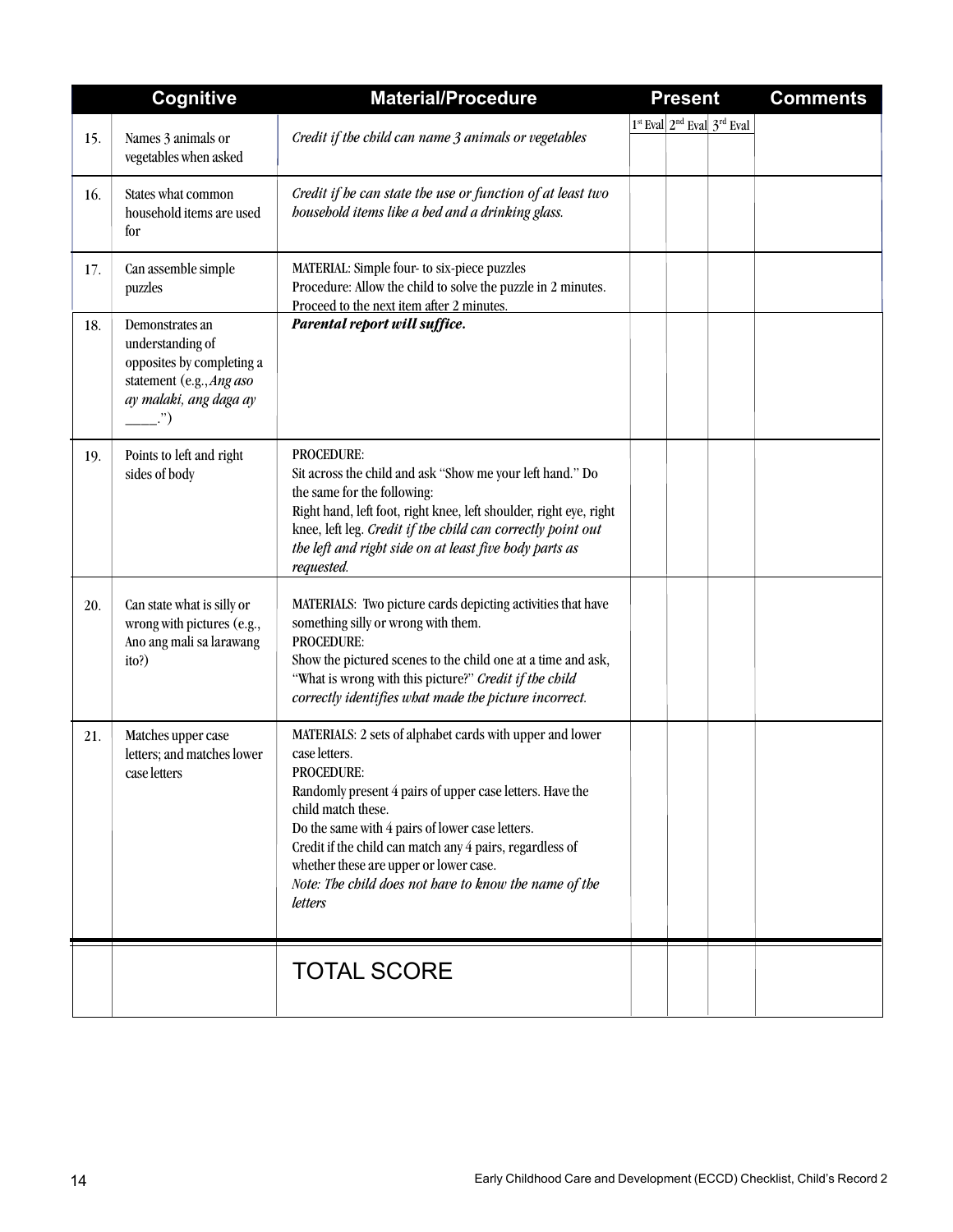## Social-Emotional Domain

|     | <b>Social-Emotional</b>                                                                                             | <b>Material/Procedure</b>                                                                                                                                                                                      | <b>Present</b> |                                  | <b>Comments</b> |  |  |  |  |
|-----|---------------------------------------------------------------------------------------------------------------------|----------------------------------------------------------------------------------------------------------------------------------------------------------------------------------------------------------------|----------------|----------------------------------|-----------------|--|--|--|--|
|     |                                                                                                                     |                                                                                                                                                                                                                |                | $1st$ Eval $2nd$ Eval $3rd$ Eval |                 |  |  |  |  |
| 1.  | Enjoys watching activities<br>of nearby people or<br>animals                                                        | Parental report will suffice.                                                                                                                                                                                  |                |                                  |                 |  |  |  |  |
| 2.  | Friendly with strangers<br>but initially may show<br>slight anxiety or shyness                                      | Parental report will suffice.                                                                                                                                                                                  |                |                                  |                 |  |  |  |  |
| 3.  | Plays alone but likes to be<br>near familiar adults or<br>brothers and sisters                                      | Parental report will suffice.                                                                                                                                                                                  |                |                                  |                 |  |  |  |  |
| 4.  | Laughs or squeals aloud<br>in play                                                                                  | Parental report will suffice.                                                                                                                                                                                  |                |                                  |                 |  |  |  |  |
| 5.  | Plays peek-a-boo<br>(bulaga)                                                                                        | Parental report will suffice.                                                                                                                                                                                  |                |                                  |                 |  |  |  |  |
| 6.  | Rolls ball interactively<br>with caregiver/examiner                                                                 | Parental report will suffice.                                                                                                                                                                                  |                |                                  |                 |  |  |  |  |
| 7.  | Hugs or cuddles toys                                                                                                | Parental report will suffice.                                                                                                                                                                                  |                |                                  |                 |  |  |  |  |
| 8.  | Demonstrates respect for<br>elders using terms like<br>"po" and "opo"                                               | Parental report will suffice.                                                                                                                                                                                  |                |                                  |                 |  |  |  |  |
| 9.  | Shares toys with others                                                                                             | Parental report will suffice.                                                                                                                                                                                  |                |                                  |                 |  |  |  |  |
| 10. | Imitates adult activities<br>(e.g., cooking, washing)                                                               | Parental report will suffice.                                                                                                                                                                                  |                |                                  |                 |  |  |  |  |
| 11. | Identifies feelings in<br>others                                                                                    | Credit if the child can tell when the caregiver is feeling<br>happy, sad, worried, etc. Parental report will suffice.                                                                                          |                |                                  |                 |  |  |  |  |
| 12. | Appropriately uses<br>cultural gestures of<br>greeting without much<br>prompting (e.g., mano,<br>bless, kiss, etc.) | Parental report will suffice.                                                                                                                                                                                  |                |                                  |                 |  |  |  |  |
| 13. | Comforts playmates/<br>siblings in distress                                                                         | Parental report will suffice.                                                                                                                                                                                  |                |                                  |                 |  |  |  |  |
| 14. | Persists when faced with a<br>problem or obstacle to<br>his wants                                                   | Credit if the child tries to solve the problem instead of<br>crying when something stands in the way of what he wants<br>(e.g., fastening a box of his treasures with a string if the<br>lid no longer closes) |                |                                  |                 |  |  |  |  |
|     |                                                                                                                     | Parental report will suffice.                                                                                                                                                                                  |                |                                  |                 |  |  |  |  |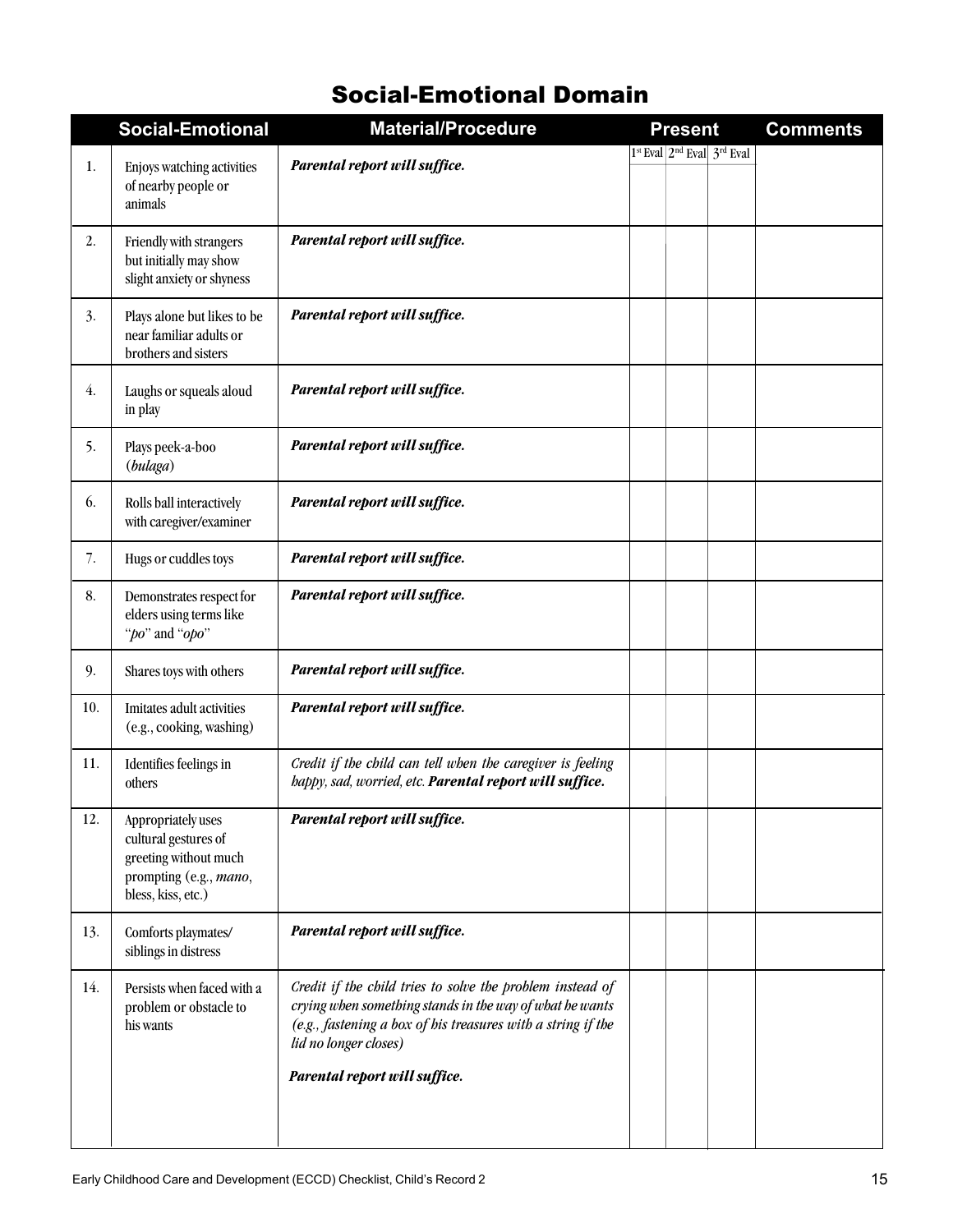|     | <b>Social-Emotional</b>                                                                                          | <b>Material/Procedure</b>                                                                                                         | <b>Present</b> |                                  | <b>Comments</b> |  |  |  |  |
|-----|------------------------------------------------------------------------------------------------------------------|-----------------------------------------------------------------------------------------------------------------------------------|----------------|----------------------------------|-----------------|--|--|--|--|
| 15. | Helps with family chores<br>(e.g., wiping tables,<br>watering plants, etc.)                                      | Parental report will suffice.                                                                                                     |                | $1st$ Eval $2nd$ Eval $3rd$ Eval |                 |  |  |  |  |
| 16. | Curious about<br>environment but knows<br>when to stop asking<br>questions of adults                             | Credit if the child asks questions about things around him<br>but knows when he is being "makulit" about the topic.               |                |                                  |                 |  |  |  |  |
| 17. | Waits for his turn                                                                                               | Parental report will suffice.                                                                                                     |                |                                  |                 |  |  |  |  |
| 18. | Asks permission to play<br>with toy being used by<br>another                                                     | Parental report will suffice.                                                                                                     |                |                                  |                 |  |  |  |  |
| 19. | Defends possessions with<br>determination                                                                        | Parental report will suffice.<br>Credit if the child tries to hold on to what is his when<br>someone tries to grab this from him. |                |                                  |                 |  |  |  |  |
| 20. | Plays organized group<br>games fairly (e.g., does<br>not cheat to win)                                           | Parental report will suffice.                                                                                                     |                |                                  |                 |  |  |  |  |
| 21. | Can talk about complex<br>feelings (e.g., anger,<br>sadness, worry) he<br>experiences                            | Parental report will suffice.                                                                                                     |                |                                  |                 |  |  |  |  |
| 22. | Honors a simple bargain<br>with caregiver (e.g., plays<br>outside only after<br>cleaning/fixing his/her<br>room) | Parental report will suffice.                                                                                                     |                |                                  |                 |  |  |  |  |
| 23. | Watches responsibly over<br>younger siblings/family<br>members                                                   | Parental report will suffice.                                                                                                     |                |                                  |                 |  |  |  |  |
| 24. | Cooperates with adults<br>and peers in group<br>situations to minimize<br>quarrels and conflicts                 | Parental report will suffice.                                                                                                     |                |                                  |                 |  |  |  |  |
|     |                                                                                                                  | <b>TOTAL SCORE</b>                                                                                                                |                |                                  |                 |  |  |  |  |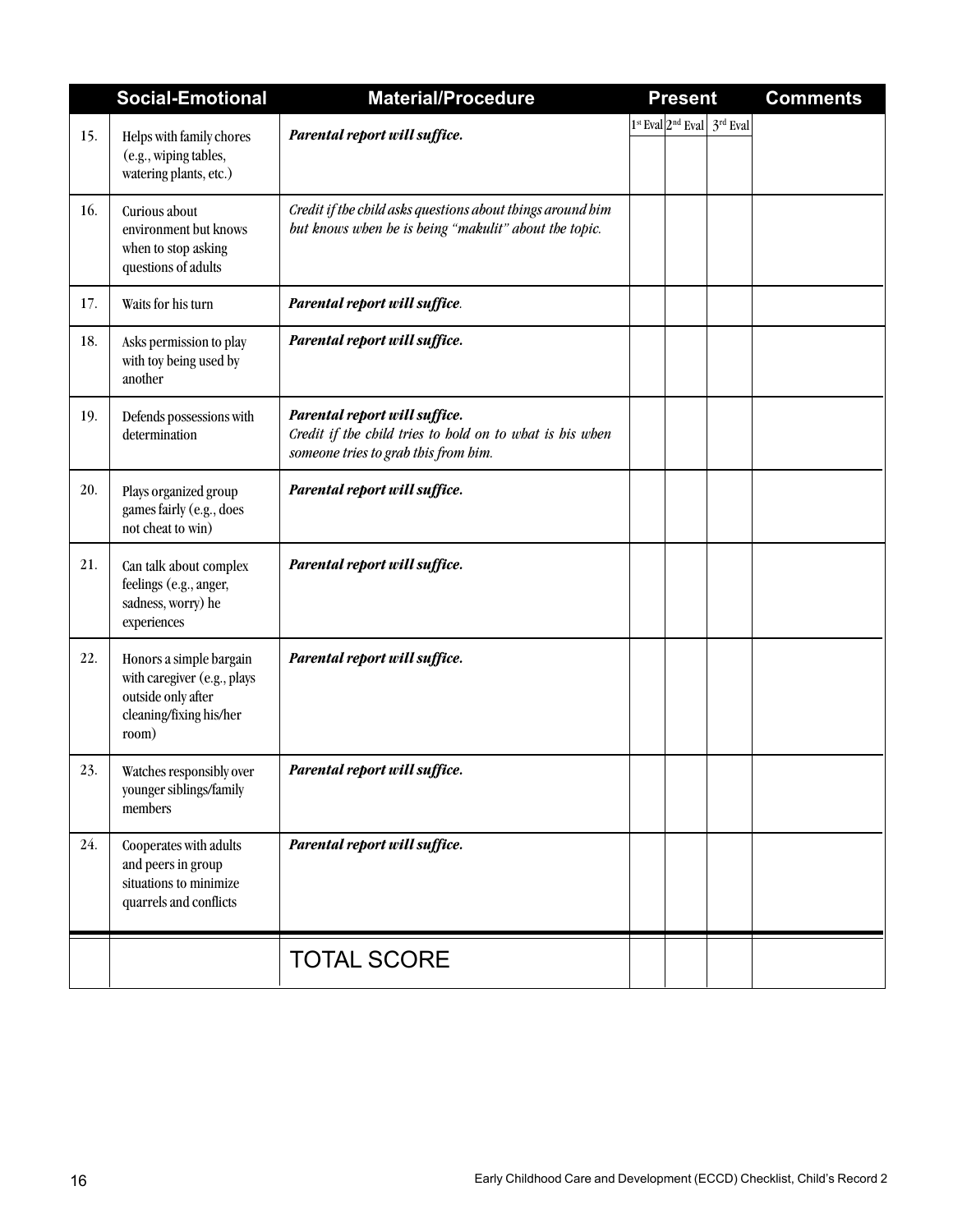| Name of examiner :                 |  |
|------------------------------------|--|
| Date administered :                |  |
| Place where test is administered : |  |

To the examiner :

Please fill out the spaces below for additional information. Thank you very much. Write down your notes, descriptions and observations on the following points:

Child's background (ex. behavior/health/etc.)

Family environment (ex. Health of family members/family problems/economic conditions/etc.)

Parents' stimulating activities for the child (What are the activities/things that the parents do to help stimulate the child's development?)

Home environment (ex. Facilities/type of house/ household items/interaction/etc.)

Others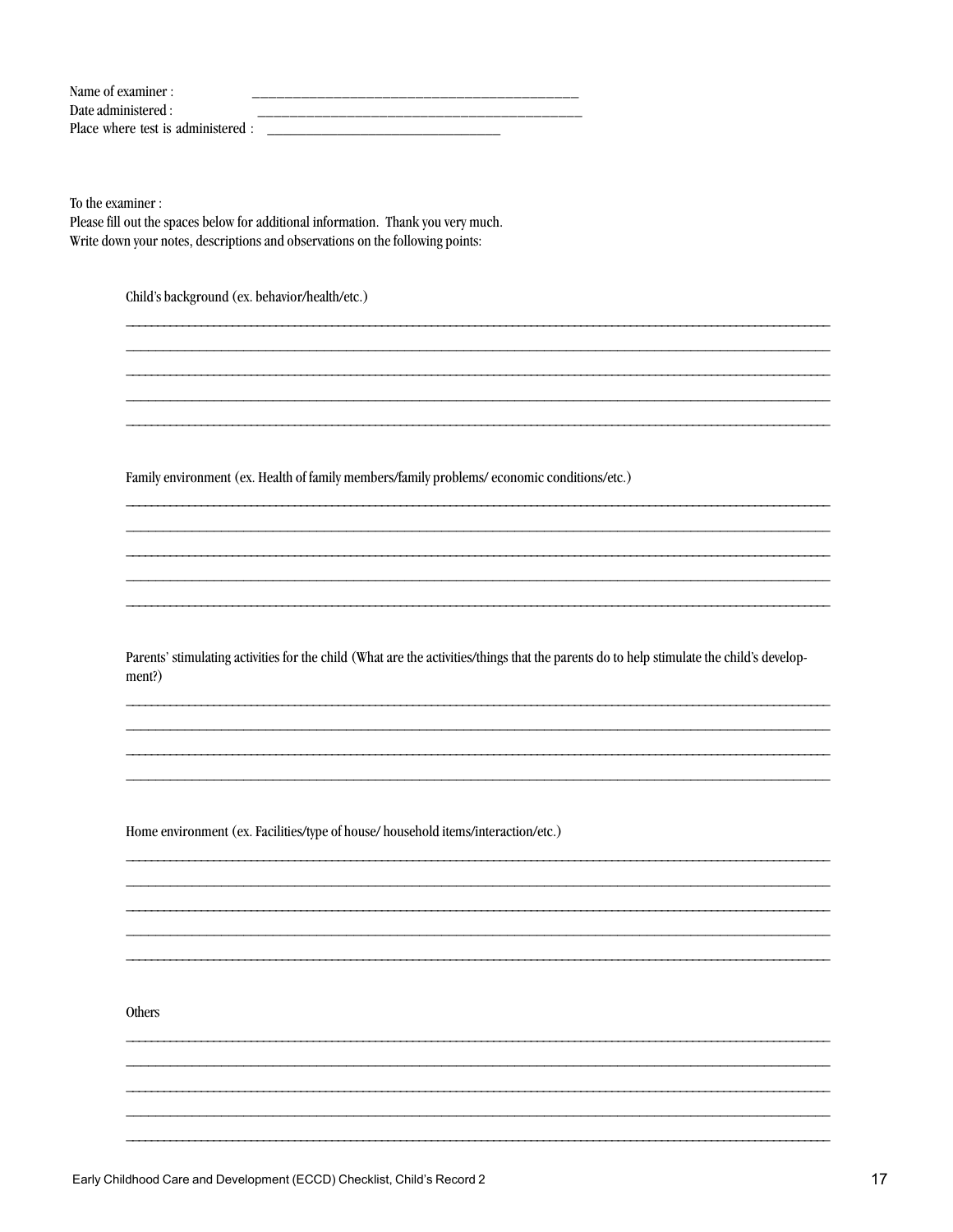Transfer the raw score for each domain in the table below. Using the **Scaled Score Equivalent of Raw Scores Table**, convert the raw scores to Scaled Scores appropriate to the age of the child. To arrive at the Sum of Scaled Scores, add the Scaled Scores across all domains. To derive the Standard Score, refer to the **Standard Score Equivalent of Sums** of **Scaled Scores Table**. Write the Child's age on each evaluation.

|                             | <b>Age</b>                 |                     |                            |                     |                  |                     |  |  |  |  |  |  |  |  |
|-----------------------------|----------------------------|---------------------|----------------------------|---------------------|------------------|---------------------|--|--|--|--|--|--|--|--|
| <b>Domain</b>               | 1 <sup>st</sup> Evaluation | Date:               | 2 <sup>nd</sup> Evaluation | Date:               | 3rd Evaluation   | Date:               |  |  |  |  |  |  |  |  |
|                             |                            | Child's Age         |                            | Child's Age         | Child's Age      |                     |  |  |  |  |  |  |  |  |
|                             | <b>Raw Score</b>           | <b>Scaled Score</b> | <b>Raw Score</b>           | <b>Scaled Score</b> | <b>Raw Score</b> | <b>Scaled Score</b> |  |  |  |  |  |  |  |  |
| <b>Gross Motor</b>          |                            |                     |                            |                     |                  |                     |  |  |  |  |  |  |  |  |
| <b>Fine Motor</b>           |                            |                     |                            |                     |                  |                     |  |  |  |  |  |  |  |  |
| Self-Help                   |                            |                     |                            |                     |                  |                     |  |  |  |  |  |  |  |  |
| Receptive Language          |                            |                     |                            |                     |                  |                     |  |  |  |  |  |  |  |  |
| <b>Expressive Language</b>  |                            |                     |                            |                     |                  |                     |  |  |  |  |  |  |  |  |
| Cognitive                   |                            |                     |                            |                     |                  |                     |  |  |  |  |  |  |  |  |
| Social-Emotional            |                            |                     |                            |                     |                  |                     |  |  |  |  |  |  |  |  |
| <b>Sum of Scaled Scores</b> |                            |                     |                            |                     |                  |                     |  |  |  |  |  |  |  |  |
| <b>Standard Score</b>       |                            |                     |                            |                     |                  |                     |  |  |  |  |  |  |  |  |
| Interpretation              |                            |                     |                            |                     |                  |                     |  |  |  |  |  |  |  |  |
|                             |                            |                     |                            |                     |                  |                     |  |  |  |  |  |  |  |  |
|                             |                            |                     |                            |                     |                  |                     |  |  |  |  |  |  |  |  |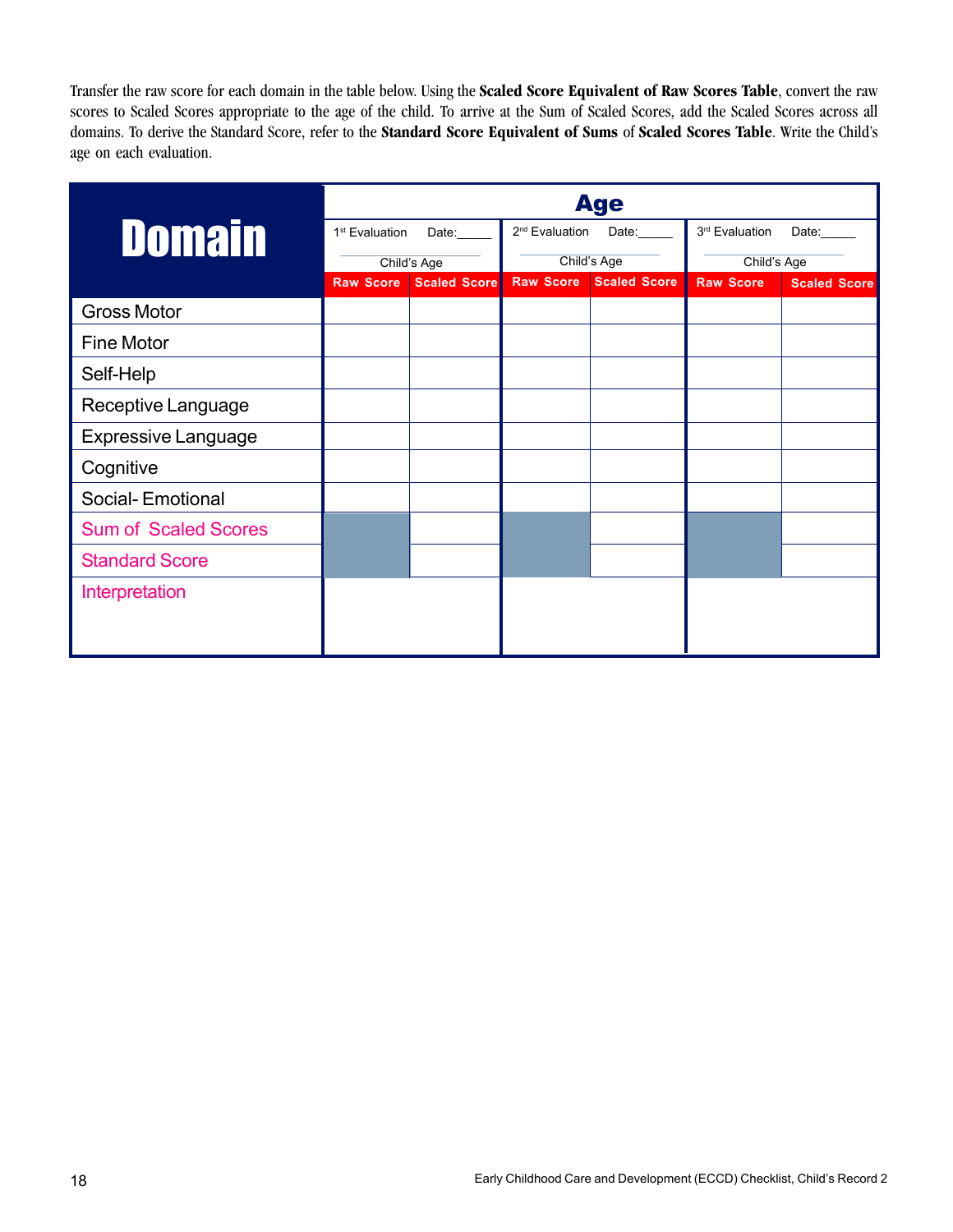## Scaled Scores

Mark an **x** on the dot corresponding to the Scaled Score for each domain and connect the **x**'s. Write the child's age on each evaluation.

| <b>Child's Age:</b>           |                         |             |            |                  |                    | <b>Child's Age:</b> |           |                  |                         |             |            |                  |                    |                     | <b>Child's Age:</b> |                  |  |                         |             |            |                  |                    |                     |           |                  |
|-------------------------------|-------------------------|-------------|------------|------------------|--------------------|---------------------|-----------|------------------|-------------------------|-------------|------------|------------------|--------------------|---------------------|---------------------|------------------|--|-------------------------|-------------|------------|------------------|--------------------|---------------------|-----------|------------------|
|                               |                         |             |            |                  | <b>DOMAIN</b>      |                     |           |                  | <b>DOMAIN</b>           |             |            |                  |                    |                     |                     |                  |  | <b>DOMAIN</b>           |             |            |                  |                    |                     |           |                  |
|                               | <b>SCALED SCORE</b>     | GROSS MOTOR | FINE MOTOR | <b>SELF-HELP</b> | RECEPTIVE LANGUAGE | EXPRESSIVE LANGUAGE | COGNITIVE | SOCIAL-EMOTIONAL | <b>SCALED SCORE</b>     | GROSS MOTOR | FINE MOTOR | <b>SELF-HELP</b> | RECEPTIVE LANGUAGE | EXPRESSIVE LANGUAGE | COGNITIVE           | SOCIAL-EMOTIONAL |  | <b>SCALED SCORE</b>     | GROSS MOTOR | FINE MOTOR | <b>SELF-HELP</b> | RECEPTIVE LANGUAGE | EXPRESSIVE LANGUAGE | COGNITIVE | SOCIAL-EMOTIONAL |
|                               | 19                      | $\bullet$   | $\bullet$  | $\bullet$        | $\bullet$          | $\bullet$           | $\bullet$ | $\bullet$        | 19                      | $\bullet$   | $\bullet$  | $\bullet$        | $\bullet$          | $\bullet$           | $\bullet$           | $\bullet$        |  | 19                      | $\bullet$   | $\bullet$  | $\bullet$        | $\bullet$          | $\bullet$           | $\bullet$ | $\bullet$        |
| Suggests advanced development | 18                      | $\bullet$   | $\bullet$  | $\bullet$        | $\bullet$          | $\bullet$           | $\bullet$ | $\bullet$        | 18                      | $\bullet$   | $\bullet$  | $\bullet$        | $\bullet$          | $\bullet$           | $\bullet$           | $\bullet$        |  | 18                      | $\bullet$   | $\bullet$  | $\bullet$        | $\bullet$          | $\bullet$           | $\bullet$ | $\bullet$        |
|                               | 17                      | $\bullet$   | $\bullet$  | $\bullet$        | ٠                  | $\bullet$           | ٠         | ٠                | 17                      | $\bullet$   | $\bullet$  | $\bullet$        | $\bullet$          | $\bullet$           | $\bullet$           | $\bullet$        |  | 17                      | $\bullet$   | $\bullet$  | $\bullet$        | $\bullet$          | $\bullet$           | ¢         | $\bullet$        |
|                               | 16                      | $\bullet$   | $\bullet$  | $\bullet$        | $\bullet$          | $\bullet$           | $\bullet$ | $\bullet$        | 16                      | $\bullet$   | $\bullet$  | $\bullet$        | $\bullet$          | ٠                   | $\bullet$           | $\bullet$        |  | 16                      | $\bullet$   | $\bullet$  | $\bullet$        | $\bullet$          | $\bullet$           | $\bullet$ | $\bullet$        |
|                               | 15                      | $\bullet$   | $\bullet$  | $\bullet$        | $\bullet$          | $\bullet$           | $\bullet$ | $\bullet$        | 15                      | $\bullet$   | $\bullet$  | ۰                | $\bullet$          | $\bullet$           | ۰                   | $\bullet$        |  | 15                      | $\bullet$   | $\bullet$  | $\bullet$        | $\bullet$          | $\bullet$           | ¢         | $\bullet$        |
|                               | 14                      | $\bullet$   | $\bullet$  | $\bullet$        | ٠                  | $\bullet$           | $\bullet$ | $\bullet$        | 14                      | $\bullet$   | $\bullet$  | $\bullet$        | $\bullet$          | $\bullet$           | $\bullet$           | $\bullet$        |  | 14                      | $\bullet$   | $\bullet$  | $\bullet$        | $\bullet$          | $\bullet$           | $\bullet$ | $\bullet$        |
|                               | 13                      | $\bullet$   | $\bullet$  | $\bullet$        | $\bullet$          | $\bullet$           | $\bullet$ | $\bullet$        | 13                      | $\bullet$   | $\bullet$  | $\bullet$        | $\bullet$          | $\bullet$           | $\bullet$           | $\bullet$        |  | 13                      | $\bullet$   | $\bullet$  | $\bullet$        | $\bullet$          | $\bullet$           | $\bullet$ | $\bullet$        |
|                               | 12                      | $\bullet$   | $\bullet$  | $\bullet$        | $\bullet$          | $\bullet$           | $\bullet$ | $\bullet$        | 12                      | $\bullet$   | $\bullet$  | $\bullet$        | $\bullet$          | $\bullet$           | $\bullet$           | $\bullet$        |  | 12                      | $\bullet$   | $\bullet$  | $\bullet$        | $\bullet$          |                     |           | $\bullet$        |
| Average development           | 11                      | $\bullet$   | $\bullet$  | $\bullet$        | $\bullet$          | $\bullet$           | $\bullet$ | $\bullet$        | 11                      | $\bullet$   | $\bullet$  | $\bullet$        | $\bullet$          | $\bullet$           | $\bullet$           | $\bullet$        |  | 11                      | $\bullet$   | $\bullet$  | $\bullet$        | $\bullet$          |                     |           | $\bullet$        |
|                               | 10                      | $\bullet$   | $\bullet$  | $\bullet$        | $\bullet$          | $\bullet$           | $\bullet$ | $\bullet$        | 10                      | $\bullet$   | $\bullet$  | $\bullet$        | $\bullet$          | $\bullet$           | $\bullet$           | $\bullet$        |  | 10                      | $\bullet$   | $\bullet$  | $\bullet$        | $\bullet$          | $\bullet$           | $\bullet$ | $\bullet$        |
|                               | 9                       | $\bullet$   | $\bullet$  | $\bullet$        | $\bullet$          | $\bullet$           | $\bullet$ | $\bullet$        | 9                       | $\bullet$   | $\bullet$  | $\bullet$        | $\bullet$          | $\bullet$           | $\bullet$           | $\bullet$        |  | 9                       | $\bullet$   | $\bullet$  | $\bullet$        | $\bullet$          | $\bullet$           | $\bullet$ | $\bullet$        |
|                               | 8                       | $\bullet$   | $\bullet$  | $\bullet$        | $\bullet$          | $\bullet$           | $\bullet$ | $\bullet$        | 8                       | $\bullet$   |            | $\bullet$        | $\bullet$          |                     | $\bullet$           |                  |  | 8                       | $\bullet$   | $\bullet$  |                  | $\bullet$          |                     |           |                  |
|                               |                         | $\bullet$   | $\bullet$  | $\bullet$        | ö                  | $\bullet$           | $\bullet$ | $\bullet$        |                         | ٠           | $\bullet$  | $\bullet$        | $\bullet$          |                     | $\bullet$           |                  |  |                         | $\bullet$   |            | $\bullet$        | $\bullet$          | $\bullet$           | $\bullet$ |                  |
|                               | $6\phantom{1}6$         | $\bullet$   | $\bullet$  | $\bullet$        | $\bullet$          | $\bullet$           | $\bullet$ | $\bullet$        | 6                       | $\bullet$   | $\bullet$  | $\bullet$        | $\bullet$          | $\bullet$           | $\bullet$           | $\bullet$        |  | $6\phantom{1}6$         | $\bullet$   | $\bullet$  | $\bullet$        | $\bullet$          | $\bullet$           | $\bullet$ | $\bullet$        |
|                               | 5                       | $\bullet$   | $\bullet$  | $\bullet$        | $\bullet$          | $\bullet$           | $\bullet$ | $\bullet$        | 5                       | $\bullet$   | $\bullet$  | $\bullet$        | $\bullet$          | $\bullet$           | $\bullet$           | $\bullet$        |  | 5                       | $\bullet$   | $\bullet$  | $\bullet$        | $\bullet$          | $\bullet$           | $\bullet$ | $\bullet$        |
| Re-test after 3-6 months      | $\overline{\mathbf{4}}$ | $\bullet$   | $\bullet$  | $\bullet$        | $\bullet$          | $\bullet$           | $\bullet$ | $\bullet$        | $\overline{\mathbf{4}}$ | $\bullet$   | $\bullet$  | $\bullet$        | $\bullet$          | $\bullet$           | $\bullet$           | $\bullet$        |  | $\overline{\mathbf{4}}$ | $\bullet$   | $\bullet$  | $\bullet$        | $\bullet$          | $\bullet$           | $\bullet$ | $\bullet$        |
|                               | 3                       | $\bullet$   | $\bullet$  | $\bullet$        | $\bullet$          | $\bullet$           | $\bullet$ | $\bullet$        | 3                       | $\bullet$   | $\bullet$  | $\bullet$        | $\bullet$          | $\bullet$           | $\bullet$           | $\bullet$        |  | 3                       | $\bullet$   | $\bullet$  | $\bullet$        | $\bullet$          | $\bullet$           | $\bullet$ | $\bullet$        |
|                               | $\overline{2}$          | $\bullet$   | $\bullet$  | $\bullet$        | $\bullet$          | $\bullet$           | $\bullet$ | $\bullet$        | $\overline{2}$          | $\bullet$   | $\bullet$  | $\bullet$        | $\bullet$          | $\bullet$           | $\bullet$           | $\bullet$        |  | $\overline{2}$          | $\bullet$   | $\bullet$  | $\bullet$        | $\bullet$          | $\bullet$           | $\bullet$ | $\bullet$        |
|                               | 1                       | $\bullet$   | $\bullet$  | $\bullet$        | $\bullet$          | $\bullet$           | $\bullet$ | $\bullet$        | 1                       | $\bullet$   | $\bullet$  | $\bullet$        | $\bullet$          | $\bullet$           | $\bullet$           |                  |  | 1                       | $\bullet$   | $\bullet$  | $\bullet$        | $\bullet$          | $\bullet$           | $\bullet$ | $\bullet$        |